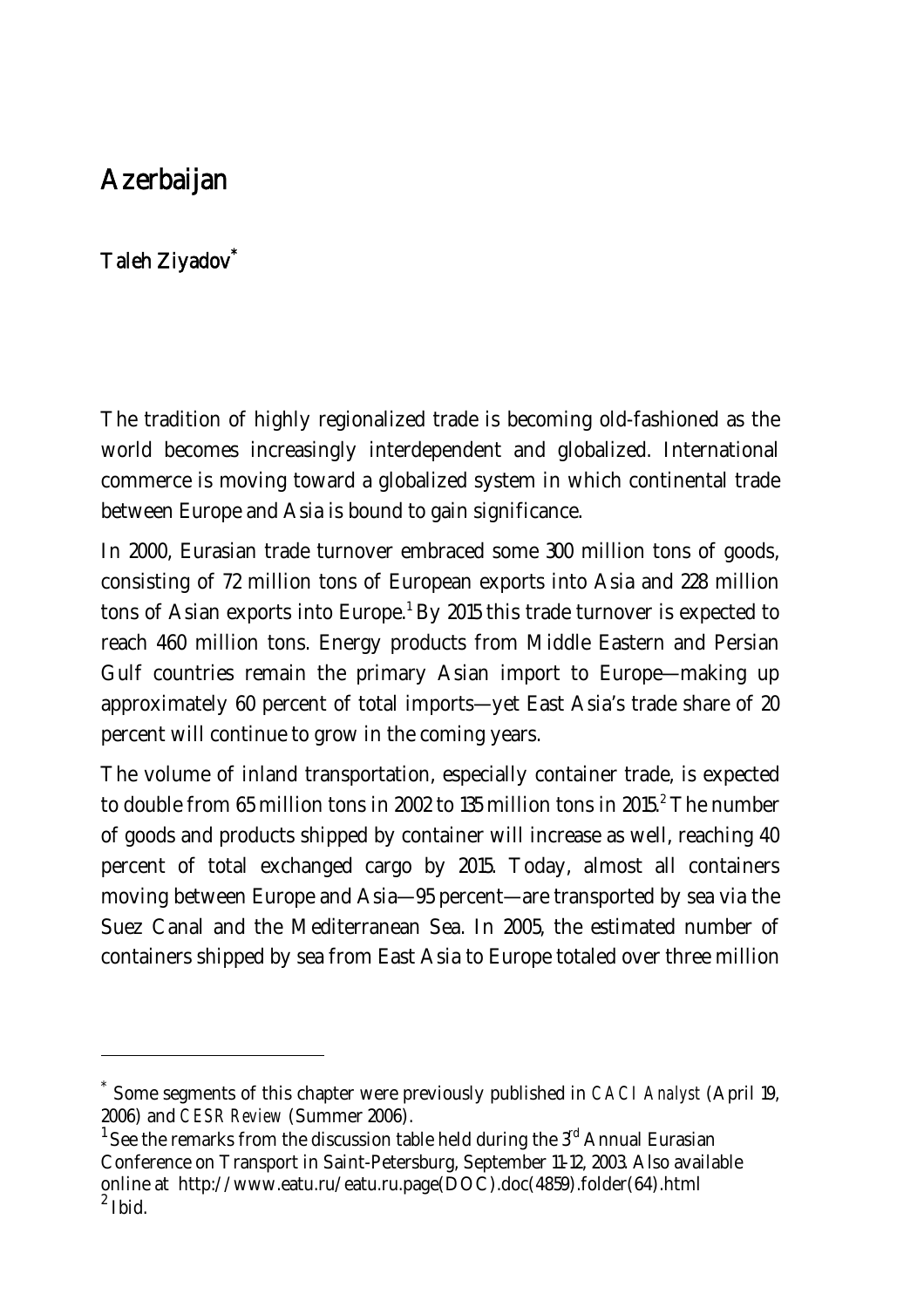units. By 2015, this figure is expected to triple, reaching 10 million containers per year.3

Eurasian land corridors are far shorter than the maritime routes, prompting European experts and government officials to suggest the development of new inland transportation corridors to carry the growing volume of maritime shipments between Europe and Asia. This will complement sea transport while enabling the transit countries to develop their infrastructure and become involved in continental trade.

Azerbaijan is a natural crossroads for the growing continental land - based trade and its geostrategic location is key to connecting the transportation networks and markets of Europe, Asia, the Middle East and the Mediterranean region. As a strategic intersection, Azerbaijan will accommodate the rapidly growing transit traffic from China and Central Asia to Europe, and from India and Iran to Russia.

There are two potential inland alternatives to the current Europe-Asia maritime transportation routes and both involve Azerbaijan: the East-West transport corridor and the North-South transport corridor. The former consists of a China-India-Central Asia-Caucasus-Europe route, while the latter would link the routes of the Asian continent, the Caspian region and Europe via an India-Iran-Russia axis. Both corridors have great potential for reviving the traditional Silk Road with container trade (see appendix 1).

The construction of the Baku-Tbilisi-Ceyhan oil and the Baku-Tbilisi-Erzurum natural gas pipelines through Azerbaijan will, in the next 20 years, bring over \$100 billion into the state budget,<sup>4</sup> while enabling additional oil and gas from Kazakhstan and Turkmenistan to be shipped to Europe via trans-Caspian pipelines.

 According to *BP Azerbaijan Sustainability Report 2004*, potential Azerbaijan State revenues from the country's major oil and gas fields are estimated at \$107 billion (price of oil based on \$30 per barrel rate). The report is available online at http://www.bp.com/

 $^3$  See report by European Conference of Ministers of Transport's "Globalisation: Europe-Asia Links Synthesis Report and Political Decision Required," April 26, 2005. Also available online at http://www.cemt.org/online/council/2005/CM200501e.pdf 4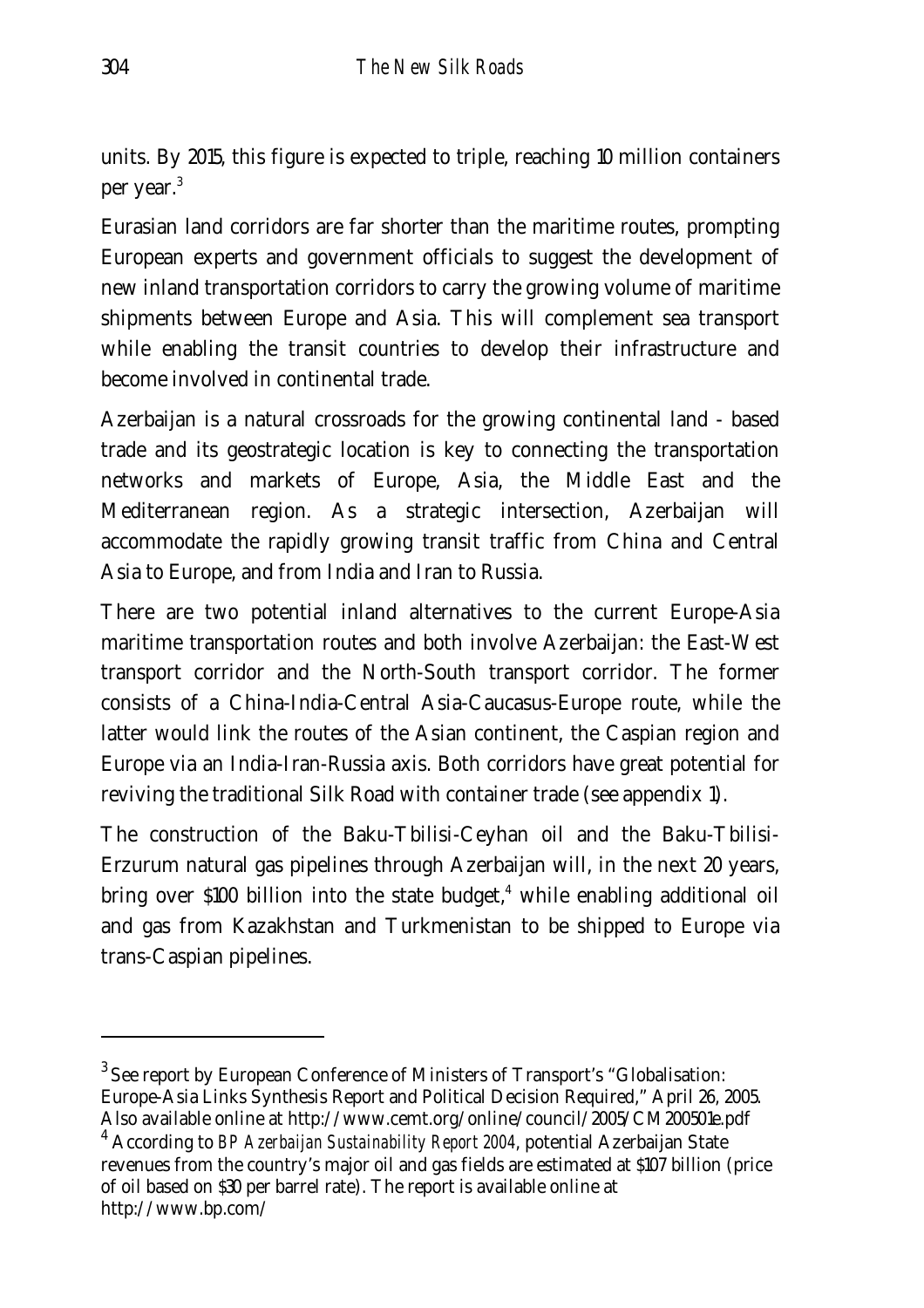This paper examines Azerbaijan's role in continental trade by means of the East-West and North-South transport corridors, with a focus on Azerbaijan's road, rail, maritime and energy networks, and customs system. It will assess current and potential projects in each of these sectors, as well as the impediments that hinder facilitation of Europe-Asia trade. In addition, it will consider the economic and strategic implications of specific projects for Azerbaijan and the Caspian region.

### Road Networks and Customs Transit System

Connecting the separate countries' transit networks is critical if Azerbaijan is to become open to European, Middle Eastern and South Asian markets. Azerbaijan has an 18,800 km-long road network (excluding Nakhchivan), which consists of 52 percent paved road, 47 percent gravel road, and 1 percent dirt track.<sup>5</sup> Roads carry 78 percent of all passengers and 28 percent of goods traffic. In general, the roads that run from Baku to Georgia are a part of the East-West "Silk-Road" highway corridor, and the roads that run along the Caspian Sea to connect Russia and Iran are a part of the North-South transportation corridor. Both road networks are part of the Asian Highway Network (see appendix 3).

Azerbaijan signed the "Main Multilateral Agreement on International Transport for the development of Transport Corridor Europe-Caucasus, Asia" (TRACECA) during the International Conference "TRACECA – Rehabilitation of the Historical Silk Route" in Baku in September, 1998. It also joined the North-South Transport Corridor in September 2005.

Launched in May 1993, TRACECA is a European Union initiative that aims at deepening regional and inter-regional cooperation between TRACECA member states and at integrating the TRACECA transport corridor into the Trans-European Transport Networks (TEN). Since 1993, the EU has

<sup>&</sup>lt;sup>5</sup> See the ADB Technical Assistance Report, "Republic of Azerbaijan: Preparing for Southern Road Corridor Improvement Project (Alat-Astara Road)," Project No. 39176, November 2005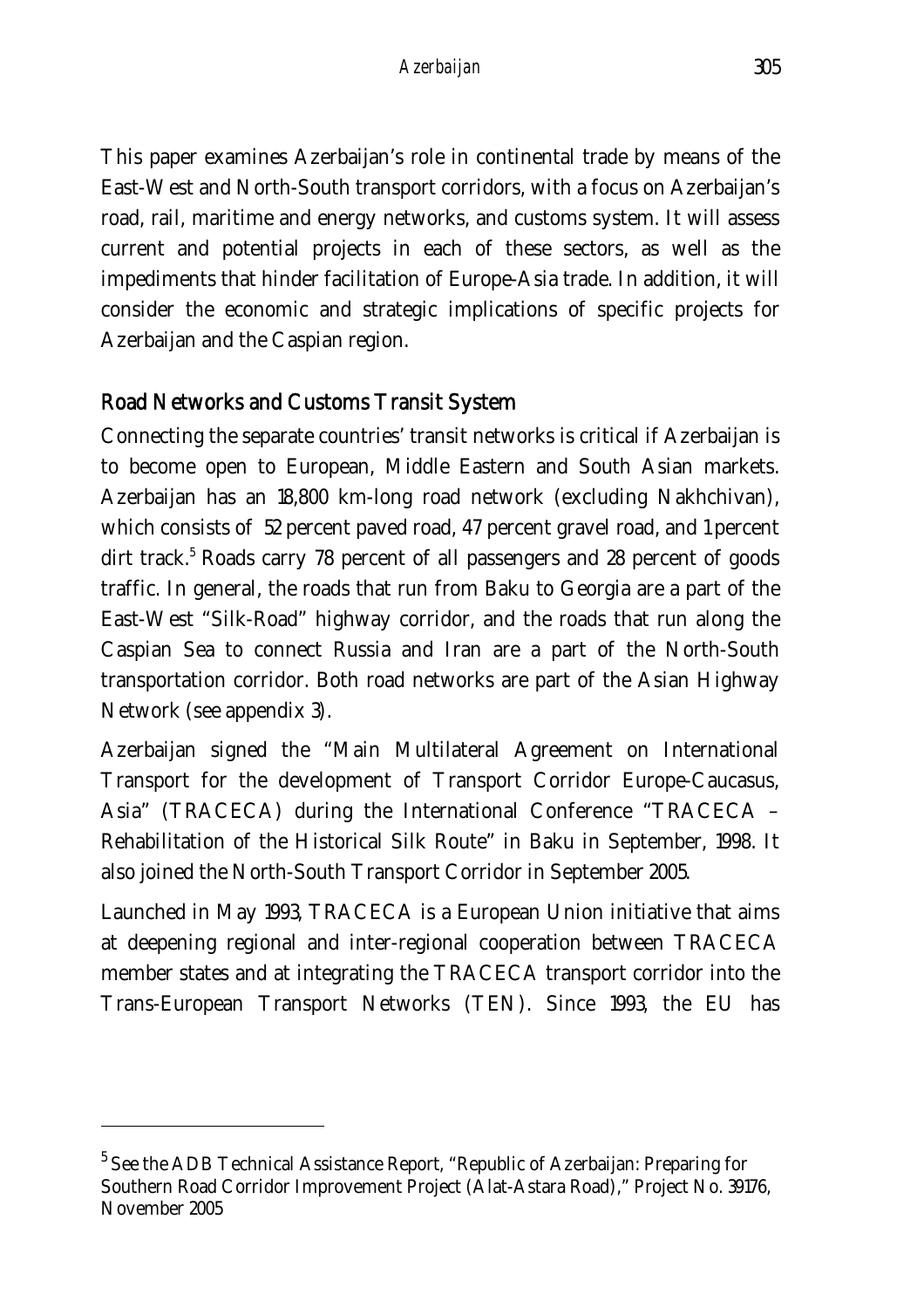invested more than €110 million for the realization of 53 technical and investment projects. $^6\,$ 

According to Azerbaijan's State Statistics Committee, the volume of cargo transported through the TRACECA corridor increased by 34.2 percent between 2001 and 2003, reaching 40.9 million tons. This includes cargo shipped by all transportation modes: 46.7 percent (primarily oil and oil related products) was moved by rail, 28.2 percent was moved by road, and 25 percent was shipped by sea.<sup>7</sup>

Within the TRACECA project, East-West highways are being built to European standards. Construction and renovation work is supported by grants and loans from the World Bank, the European Bank for Reconstruction and Development (EBRD), the Islamic Development Bank (IDB) and the Kuwait Fund.<sup>8</sup> A 40 km-long section of the Alat-Gazi-Mammed highway has been completed and the remaining segments of the Baku-Georgian border highway are under construction. This will mean that the entire Azerbaijani section of the Europe-Caucasus-Central Asia corridor, from Baku to the Georgian border, will meet European technical standards.

Before the Azerbaijani Ministry of Transport was established in 2003, national road maintenance was the responsibility of a state-owned company, Azeravtoyol. Since the early 1990s, roads in Azerbaijan have been poorly maintained and most still need significant modernization. According to the Asian Development Bank's (ADB) Technical Assistance Report:

 [A]bout 75% of the network is in poor condition. Based on the road condition data available, 61% of the [East-West] and [North-South] highways, 76% of other republic roads, 66% of secondary roads, and 76% of rural roads require rehabilitation. In addition, projections of increased traffic

 $^6$  For more information visit http://www.traceca-org.org

 $^7$  This data is from the annual report "Development of Transport Infrastructure and International Transport Linkages in Azerbaijan Republic" prepared by the Azerbaijani Government for the UNECE and UNESCAP joint project "Developing Euro-Asian Transport Linkages (2002-2006)."

<sup>&</sup>lt;sup>8</sup> See TRACECA website, TA Project No 37, Rehabilitation of Caucasian Highways, Jacobs Gibb, November 2002.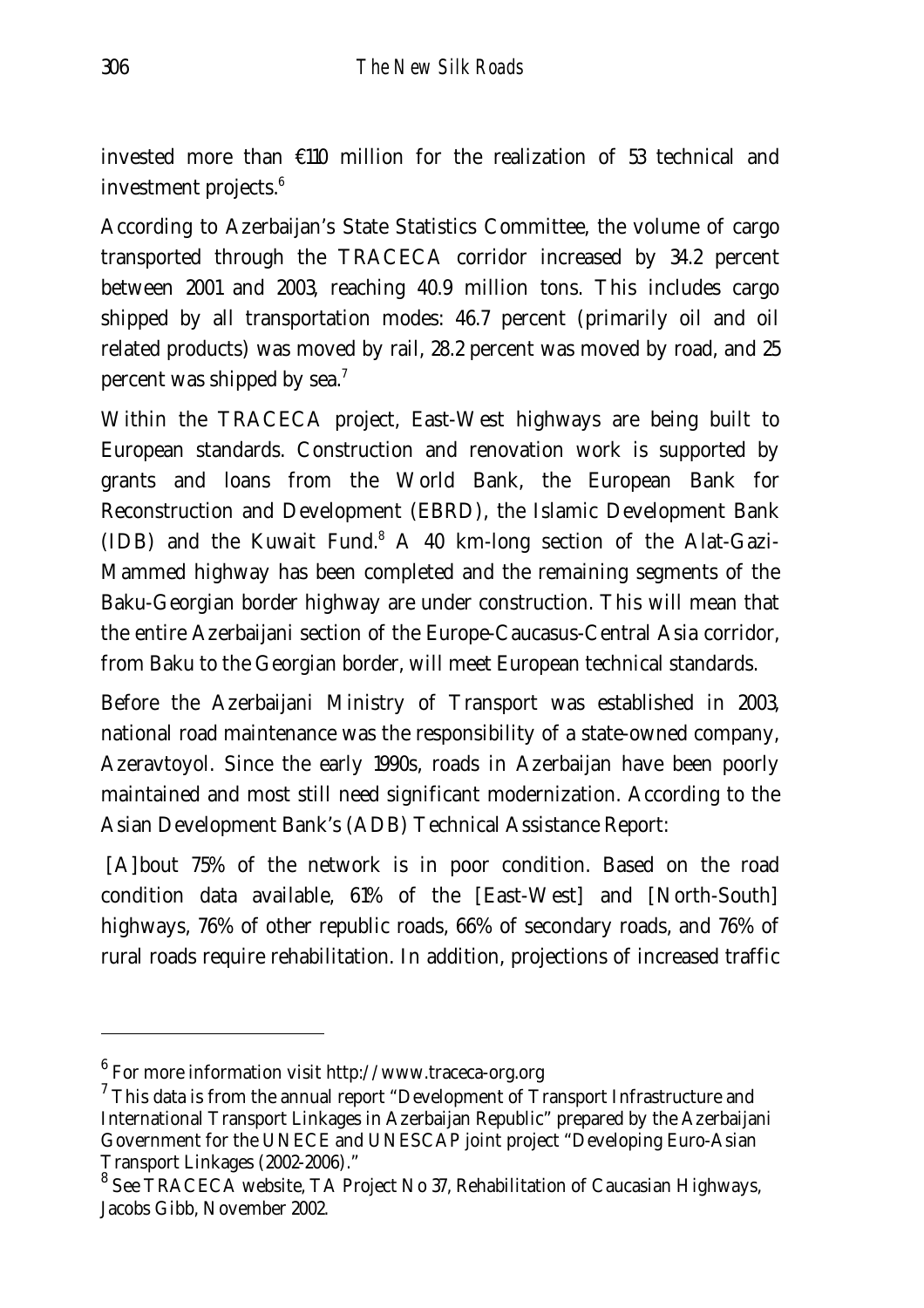indicate that the current capacity of the [North-South] highway will be insufficient and that widening and upgrading is needed. $^9$ 

The Azerbaijani government spent \$14.4 million on road maintenance in 2004, a sizable increase over the  $$6.7$  million spent in 2001.<sup>10</sup> Yet this falls short of the estimated \$260 million required to maintain roads country-wide. The government acknowledges this gap and is developing a ten-year program to achieve this needed investment.

Sixty percent of trucks crossing the Azerbaijani-Georgian border are transit traffic.<sup>11</sup> Most cargo transport between Europe and Asia via Azerbaijan is performed by automobiles from some 40 countries. About 20,000 Iranian vehicles, 8,000 Turkish vehicles and 3,500 Russian vehicles pass through every year.<sup>12</sup>

A similar situation exists for the North-South corridor, where daily traffic volume is around 8,100 vehicles (an estimated 62 percent being freight vehicles).13 Traffic is expected to increase significantly once the work on Alat-Astara road to the Iranian border and the northern portion of the North-South corridor (connecting Baku to the Russian border) is completed.

In the view of the projected high traffic volumes on the [North-South] corridor, the [Road Transport Services Department] intends to upgrade this road to Category I with dual carriageway and four lanes. Based on initial feasibility work, the proposed road will be constructed on over 80% new and improved alignment in order to avoid major resettlement along the original corridor and to reduce the length (to about 200 km).<sup>14</sup>

 $^{9}$  ADB Technical Assistance Report, op cit, note 5.

 $10$  Ibid.

<sup>&</sup>lt;sup>11</sup> See the World Bank study "Trade, Transport and Telecommunications in the South Caucasus: Current Obstacles to Regional Cooperation." Available online at http://www.worldbank.org

<sup>&</sup>lt;sup>12</sup> See "Azerbaijan Transport Sector, Sector Development, Review and Update," - a part of the review of

Transit and International Multi-Modal Transport Integrated Border Management Corridor Transport and Trade Information by the TRACECA National Secretary, A. Mustafayev, July 2004. Available online at http://www.worldbank.org 13 See annual report, op cit, note 7. Annex 1

<sup>14</sup> ADB Technical Assistance Report, op cit, note 5.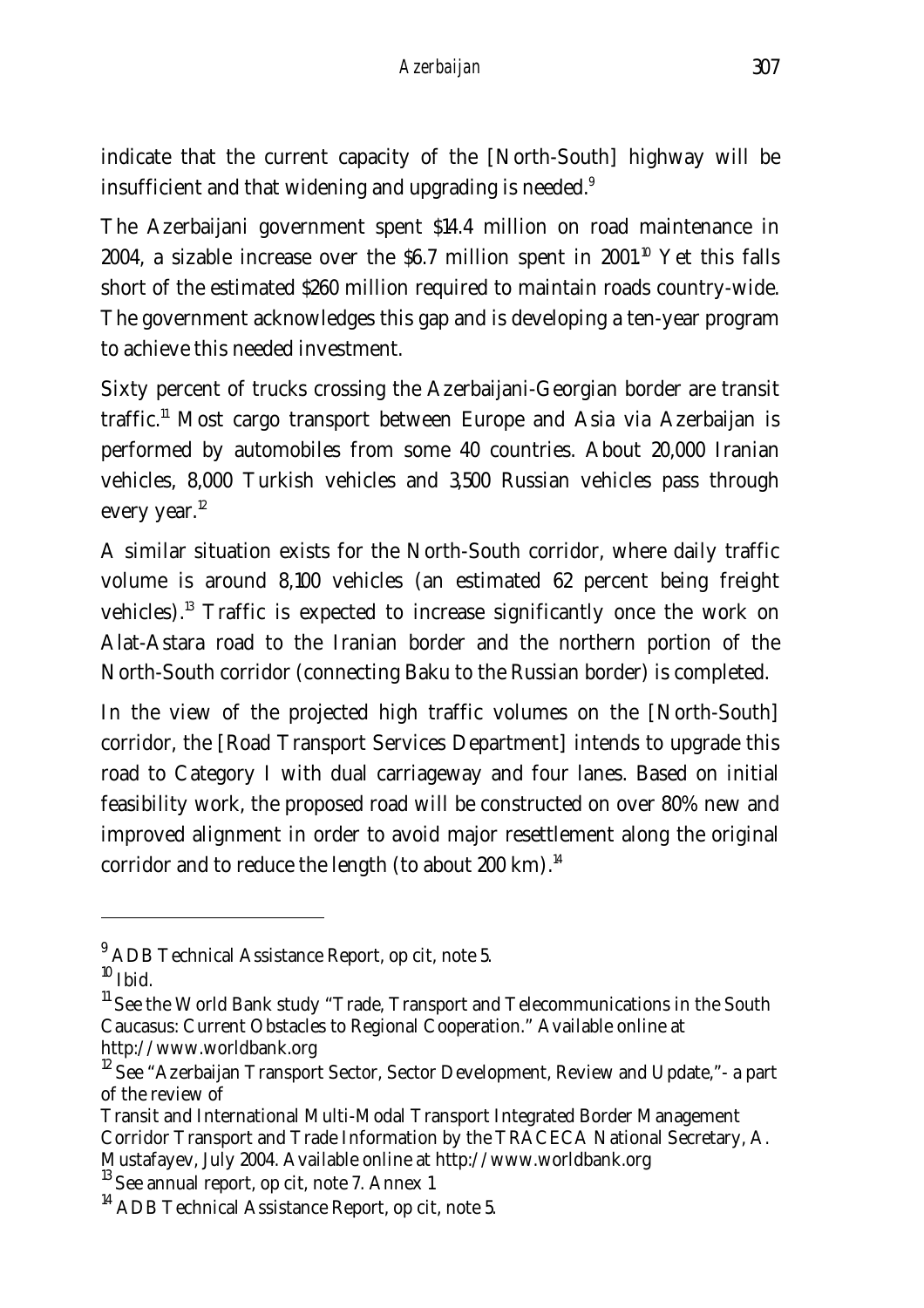The Iranian government agreed to sponsor a feasibility study for the 243 kmlong Alat-Astara connection that links Azerbaijan's costal roads with roads in Iran. The main purpose of this project is to "construct a part of the road from Alat [a town near Baku] to Astara [a town near the Azerbaijan-Iran border], develop the cross-border facility at Astara, improve local roads to provide accessibility to poor areas in the South, and enhance the road network's sustainability by supporting policy and institutional reforms in the [Road Transport Services Department]."15

This road is key to the North-South transport corridor linking the road networks of Russia, Azerbaijan and Iran. The northern section of the North-South corridor that stretches from Baku to the Azerbaijan-Russia border is operational, but needs modernization. The total length of the route from the Azerbaijan-Russia border to the Azerbaijan-Iran border is 521 km,<sup>16</sup> and the road link is part of the Asian Highway project, a 140,000 km network of standardized roadways promoted by the United Nations Economic and Social Commission for Asia and the Pacific (UNESCAP). 1,500 km of the Asian Highway route is located in Azerbaijan, 17,000 km is in Russia, and 11,000 km is in Iran.<sup>17</sup>

One of the major challenges to facilitating trade between states is the issue of improved integration of national customs services. The Trade Facilitation Program sponsored by the ADB within the Central Asia Regional Economic Cooperation (CAREC) Program is one of the few initiatives that seeks to develop a common customs transit system throughout Greater Central Asia. The six CAREC member countries—Azerbaijan, Kazakhstan, Kyrgyzstan, Mongolia, Tajikistan, Uzbekistan, with the addition of China, a TIR Convention member—have tried to accelerate continental trade and economic growth by facilitating international transit of goods under the TIR Transit System.18 Participating countries have signed bilateral and

 $15$  Ibid.

 $16$  See annual report, op cit, note 7.

<sup>17</sup> UNESCAP Press Release No: G/13/2004. Available online at

http://www.unescap.org/unis/press/2004/may/g13.asp<br><sup>18</sup> "TIR Carnet is a Customs transit document permitting facilitation of international trade and international road transport, under cover of which transport of goods from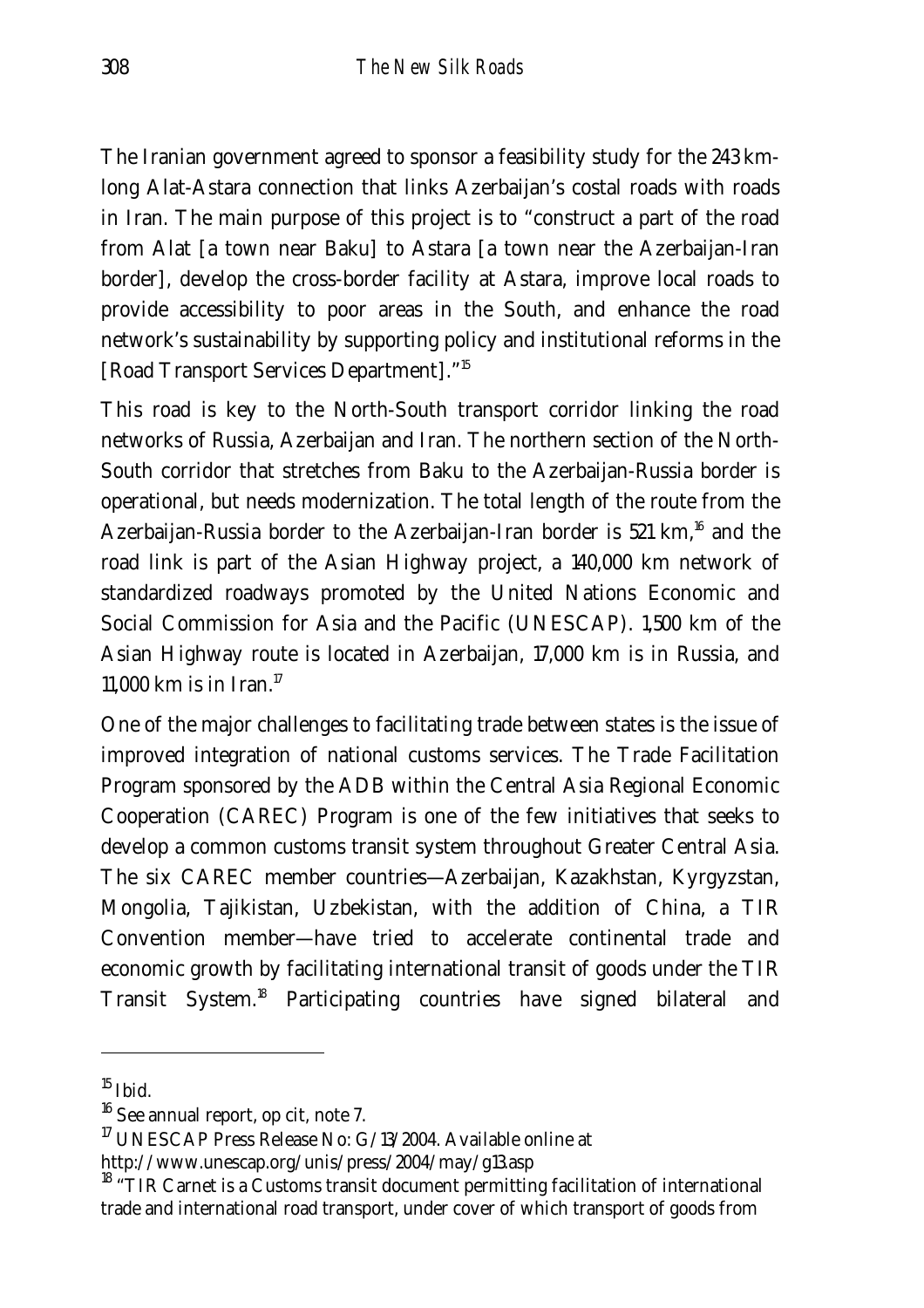multinational agreements to standardize and harmonize their custom services.

The TIR Transit System is used by 55 states around the world and is the only international customs transit system that provides "a single procedure from the point of departure to the point of destination, with an international guarantee chain."19 In addition to SafeTIR procedures that involve international electronic data interchange (EDI) control system for TIR Carnets, the TIR Transit System has five principles: secure vehicles or containers; international guarantees; TIR Carnet; mutual recognition of custom controls; and controlled access.<sup>20</sup>

Azerbaijan became a signatory to the TIR Convention in 1996; the Azerbaijan International Road Carriers Association (ABADA) is the national association responsible for oversight and operation of TIR procedures. Supporting and advancing the TIR Transit System is a priority of Azerbaijan, the SafeTIR system having already been implemented on its territory. Azerbaijan issued  $600$  TIR Carnets in 1998 and 3,900 in 2004, $21$  with strong increases likely in the years to come.

A joint initiative started in 1999 by the United Nations Development Program (UNDP) and the State Customs Committee led to the creation of the Data Transmission Network, which improves coordination between various custom checkpoints around the country. Thanks to this system, the

(a) Customs office(s) of departure to (a) Customs office(s) of destination is carried out under the procedure called "TIR procedure" laid down in the 1975 Convention on the International Transport of Goods under Cover of TIR Carnets (TIR Convention)." For further information visit http://www.adb.org/Projects/TradeFacilitation/<br><sup>19</sup> See the paper by Jeffrey Liang and Dorothea Lazaro "TIR Customs Transit System: Experiences and Initiatives of CAREC Participating Countries," *Asian Development* 

*Bank*, January 2006. Available online at

http://www.adb.org/Projects/TradeFacilitation/

 $20$  Ibid.

 $^{21}$  Ibid.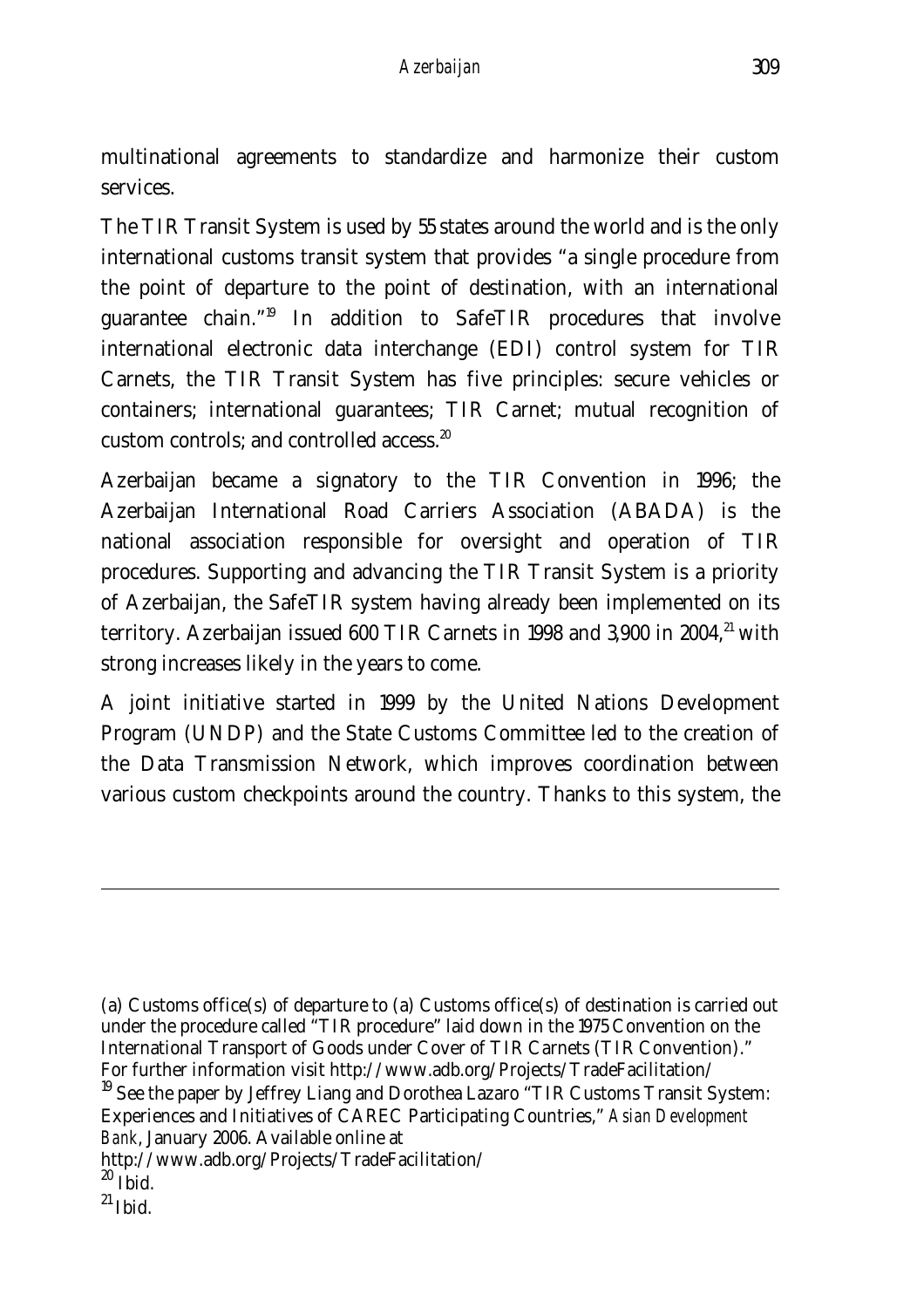State Customs Committee, and the Baku Chief Customs Department, most regional customs checkpoints can effectively coordinate with each other.<sup>22</sup>

There are 18 regional custom bodies and 58 custom posts (28 are border posts) in Azerbaijan. The country's custom administration oversees and screens about 19.2 million tons of imported and exported freight, valued at over \$5 billion.<sup>23</sup> In 2003, custom duties accounted for \$215 million, most of which (67.4 percent) were collected as a Value Added Tax (VAT), followed by import taxes (24.1 percent) and excise taxes (4 percent). $^{24}$ 

Azerbaijan seaport fees are the lowest along the TRACECA corridor and three to four times lower than the fees charged at the Caspian ports of Aktau (Kazakhstan) and Turkmenbashi (Turkmenistan). (For other tariff schemes, see appendix 4). $^{25}$ 

### The East-West Railway Networks

#### *The Aktau-Baku-Tbilisi-Poti/Batumi Railway System (TRACECA)*

One of the East-West projects within the TRACECA transport corridor is the Aktau-Baku-Tbilisi-Poti/Batumi railway network. Azerbaijan, Georgia and Kazakhstan are working to advance the TRACECA route from Aktau to Baku and onward to Poti or Batumi (the distance from Aktau to Baku is 468 km; the Azerbaijani rail section measures 503 km and the Georgian rail section measures 360 km) (see appendix 3). The railway system between Baku and the Georgian port cities of Poti and Batumi has been equipped with fiber optic cable; the European Commission financed the laying of fiber-optic cable along the Azerbaijani section of the railway.<sup>26</sup>

Oil is the primary export product delivered along the Baku-Tbilisi-Poti route. In 1995, the export of oil and oil products via this route was about 335,000

 $^{22}$  See http://www.scc-undp.org/eng/

<sup>23</sup> See Asian Development Bank's Azerbaijan Country Report, April 2004. Available online at http://www.adb.org/Projects/TradeFacilitation/ictcountryreports.asp 24 Ibid.

 $25$  See review by A. Mustafayev, op cit, note 12.

 $26$  See annual report, op cit, note 7.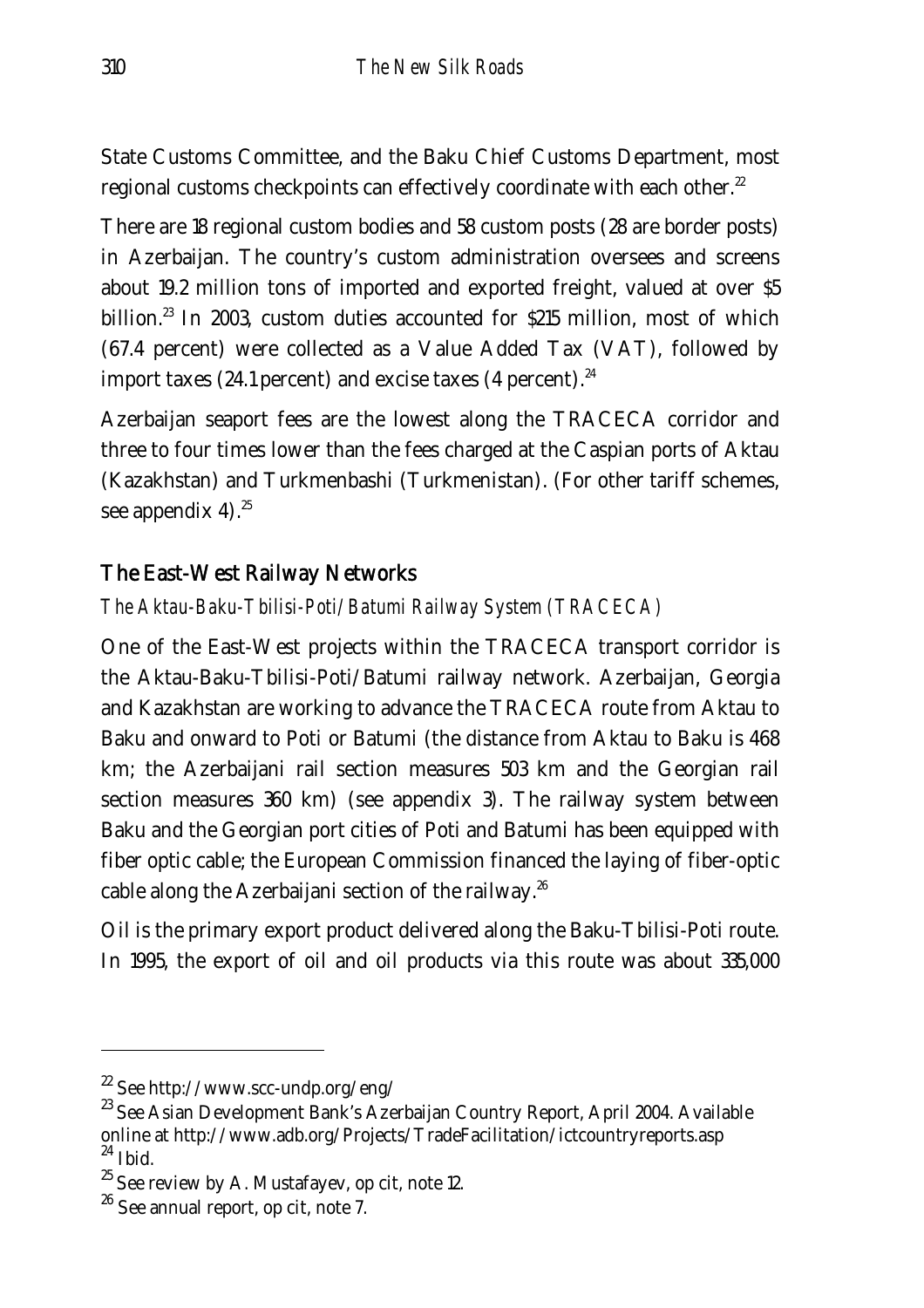tons; this grew to 5.2 million tons between 2000 and 2002, and reached roughly 13 million tons in 2003.<sup>27</sup>

The Aktau-Baku-Tbilisi-Poti/Batumi rail network is part of the planned China-Central Asia-Caucasus-Europe railways transport corridor promoted by the United Nations and supported by participating states. One of the routes of this railway network is a 7077 km-long corridor that will link the rail lines of four countries—China, Kazakhstan, Azerbaijan, Georgia and Turkey—directly to European transportation networks. The operational Kazakh portion of the rail system is 3850 km long and starts in the city of Dostik (Druzhba) near the Kazakh-Chinese border, passes through Astana, Orsk, Kandagach, and ends in the Kazakh seaport of Aktau.<sup>28</sup>

An alternative route from Europe to China branches off in Baku and goes through Turkmenistan, across Uzbekistan, and terminates in Dostik (the Turkmenbashi-Ashgabat-Tashkent-Almaty-Dostik route is 6861 km) (see appendix 2). This route is 415 km shorter than the Trans-Asian railway route that passes through Iran, although the latter promises access to India.<sup>29</sup>

The transport cost from Western Europe to Baku in 1999 was \$3,000 for a 40 foot container and \$2,000 for a 60-ton wagon, according to a 2000 World Bank study. $30^{\circ}$  To lower costs and expand the rail network to Central Asia and China, ministers from Azerbaijan, Georgia and Kazakhstan signed a trilateral protocol on October 28, 2005 in Aktau, Kazakhstan. The protocol set tariffs for container shipments via the Poti-Baku-Aktau-Almaty railway: tariffs for import shipments into Kazakhstan were set at \$0.28 per container/km, while export container tariffs were set at \$0.22 per container/km. Similar charges will apply in Azerbaijan and Georgia, where tariff for transit cargo was set at  $$0.28$  per container/km.<sup>31</sup> Signatories also

 $27$  See review by A. Mustafayev, op cit, note 12.

<sup>28</sup> Ibid.

<sup>&</sup>lt;sup>29</sup> This data is from the background report by the Azerbaijan's Ministry of Transport dated September 29, 2005.

<sup>30</sup> See paper by Evgeny Polyakov, "Changing Trade Patterns after Conflict Resolution in the South Caucasus," *the World Bank*, Washington DC, 2000. 31 This Protocol was signed by Minister of Transport of Azerbaijan, Minister of

Economic Development of Georgia and Minister of Transport and Communication of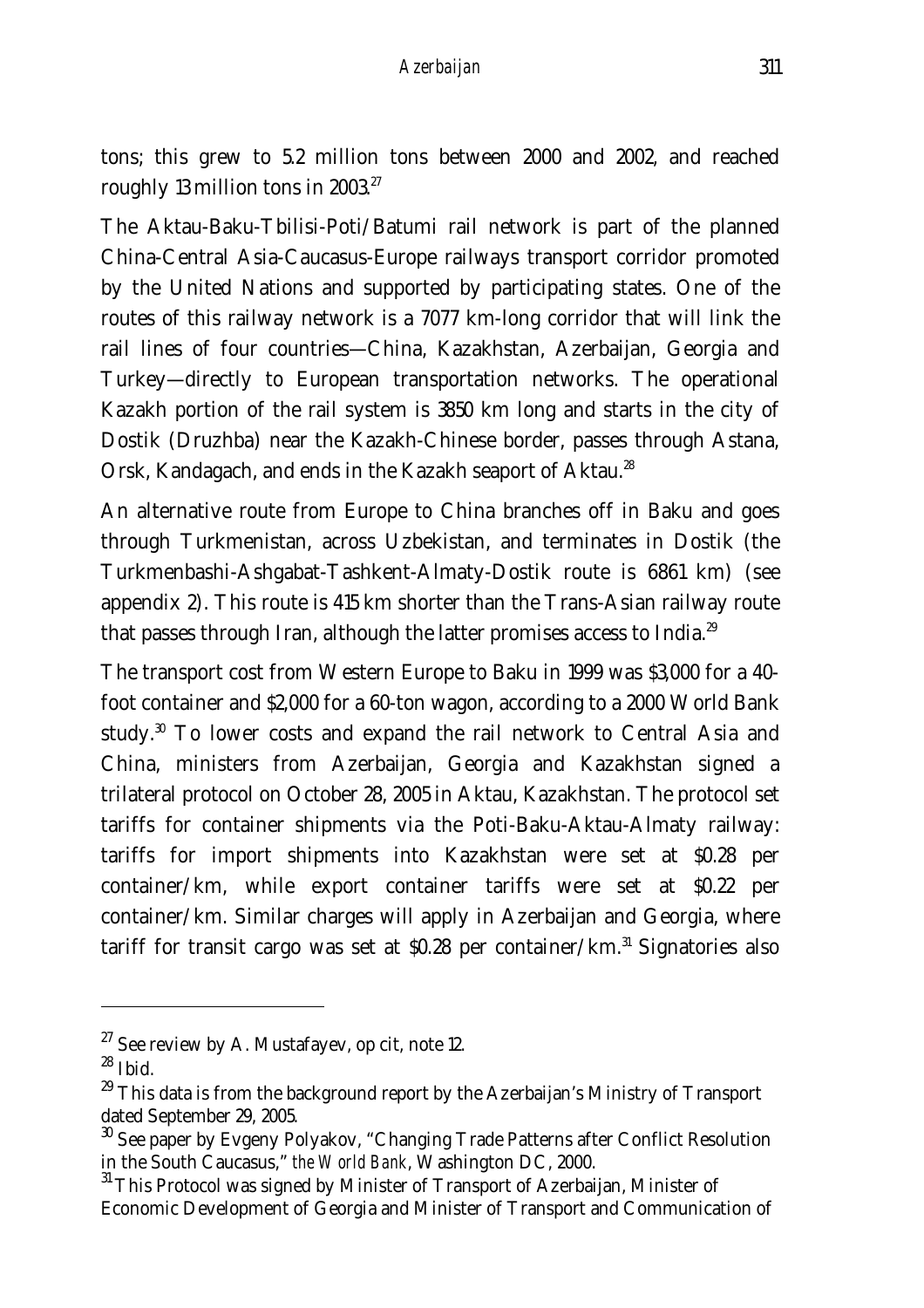started a pilot program by running a container track along the route on December 25, 2005. In the future, cargo from China will be shipped to Aktau, where it will travel 468 km by railway ferries to Baku, and then will be shipped directly to Istanbul and onward to Europe either by sea from Georgia or by rail via the potential Baku-Tbilisi-Akhalkalaki-Kars-Istanbul railway system.

## *The Baku-Tbilisi-Akhalkalaki-Kars Railway Connection*

### *(UNECE/UNESCAP)*

The Baku-Tbilisi-Akhalkalaki-Kars (BTAK) railway is a section of the Trans-European Railway networks that will connect Azerbaijani, Georgian and Turkish railroads. The route is a strategic project for Azerbaijan, although it is a UNECE/UNESCAP-sponsored initiative and is not yet part of TRACECA (see appendix 3).

Azerbaijan views the BTAK as a missing link—a link that will eventually connect the railway systems of China-Central Asia-South Caucasus-Turkey and the EU. The realization of this project depends on the construction of a 98 km-long rail segment from Kars in Turkey to Tbilisi in Georgia (68 km in Turkey, 30 km in Georgia). The project is estimated to cost around \$400 million.

The length of the BTAK and the Kars-Istanbul rail sections are 826 km and 1933 km, respectively. Once completed, cargo from the EU can be shipped directly by rail to China through Turkey, Georgia, Azerbaijan and Central Asia, increasing the volume of container traffic through Azerbaijan and providing a more secure and shorter route to China. (The distance from Istanbul to Dostik could be further shortened to 6297 km if Kazakhstan constructs its Trans-Kazakhstan route, the Aktau-Beineu-Aktogay-Dostik railway.) $32$ 

Kazakhstan on October 28, 2005 in Aktau, Kazakhstan. A copy of this document was provided by Azerbaijan's Ministry of Transport.

<sup>&</sup>lt;sup>32</sup> Data provided by the Ministry of Transport of Azerbaijan.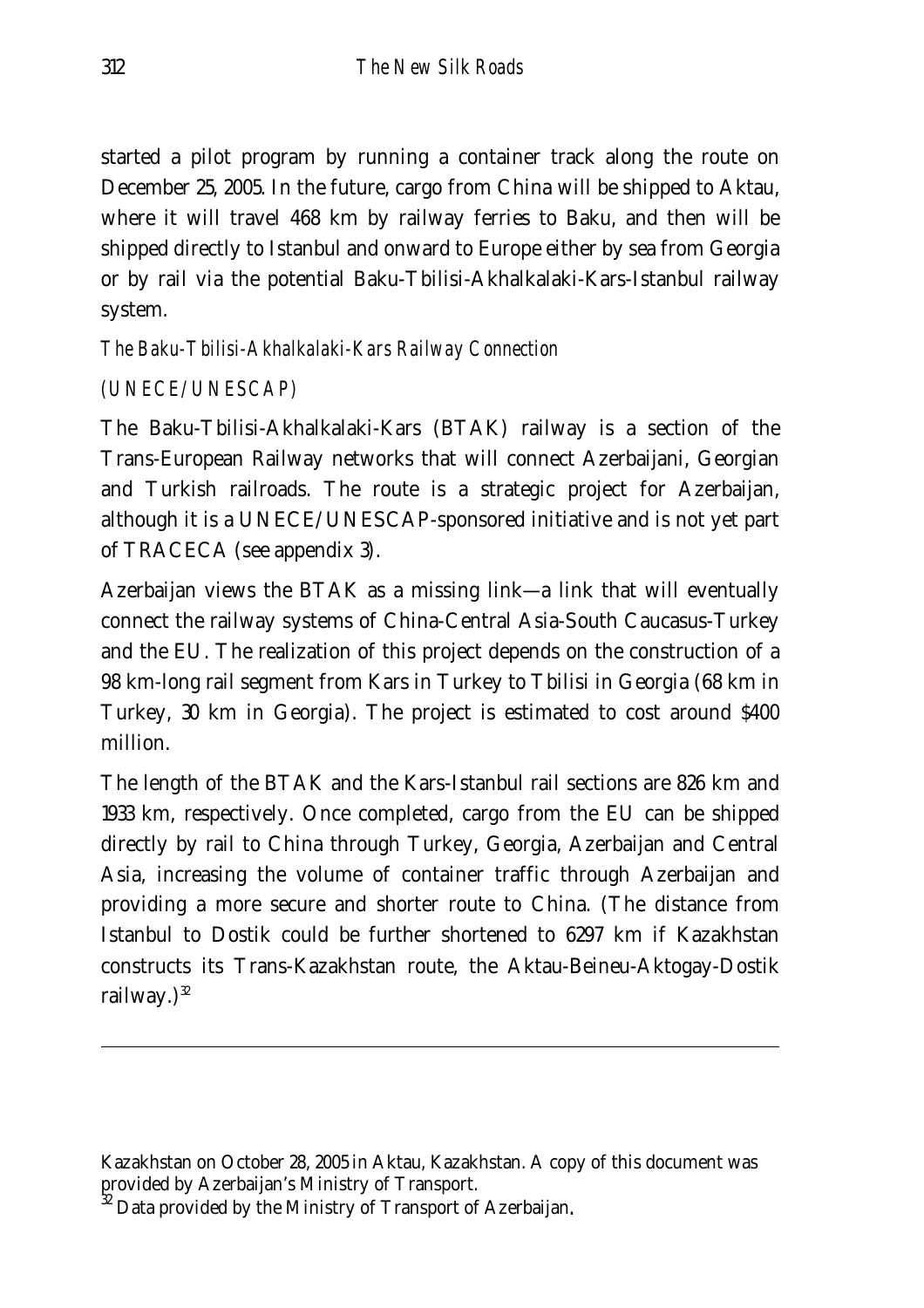The idea of connecting Azerbaijani, Georgian and Turkish railways was first discussed during the Joint Transport Commission meeting in July, 1993. The initiative was later integrated into the UNECE sponsored Master Plan on the Trans-European Railway (TER) networks. In July 2002, the Ministers of Transport of Azerbaijan, Georgia and Turkey signed a protocol confirming the route and agreed to conduct a feasibility study at a February, 2005 meeting.<sup>33</sup> UNECE lists this route as a Priority I project, indicating that it could be funded and implemented by 2010. Stakeholders hope to begin construction late in 2007. Most forecasts suggest that during the first two years of operation, transport will reach 2 million tons, and will then grow to 8 to 10 million tons over the following three years.<sup>34</sup>

The construction of the BTAK railway will also open markets in the Mediterranean region. Goods and products could be shipped directly to Mersin, a costal Turkish port at the Mediterranean Sea; from there they could be transported by sea to the United States, Israel, Egypt or other North African and South European states.

The project also has a geopolitical significance. It bypasses Armenia, with which Azerbaijan is still at war. Armenia has voiced disapproval of the BTAK route and proposed instead the use of the century-old Russian-built Kars-Gyumri (Armenia)-Tbilisi railway. Azerbaijan argued that this rail link has not been used since the collapse of the Soviet Union and that its renovation may cost more than the construction of the new line.<sup>35</sup>

It is unlikely that Azerbaijan will consider using the Kars-Gyumri rail link as an alternative to the Kars-Akhaklakali railway. Due to the "no peace, no

 $33$  Ibid.

 $^{34}$  This data is from the Information Paper prepared by the Azerbaijani, Georgian, Turkish delegates for the 1<sup>st</sup> Meeting of the EU-Black Sea-Caspian Basin Expert Working Group on Transport Infrastructure on December 13, 2005 in Kiev, Ukraine. <sup>35</sup> According to the information provided by the Ministry of Transport of Azerbaijan, the Armenia-proposed Kars-Gyumri-Tbilisi railway passes though a mountainous terrain and the railway has not been used for more than a decade. During this time the route's condition worsened and it needs extensive repair. Thus, its rehabilitation cost could exceed the construction cost of the Tbilisi-Akhalkalaki-Kars link.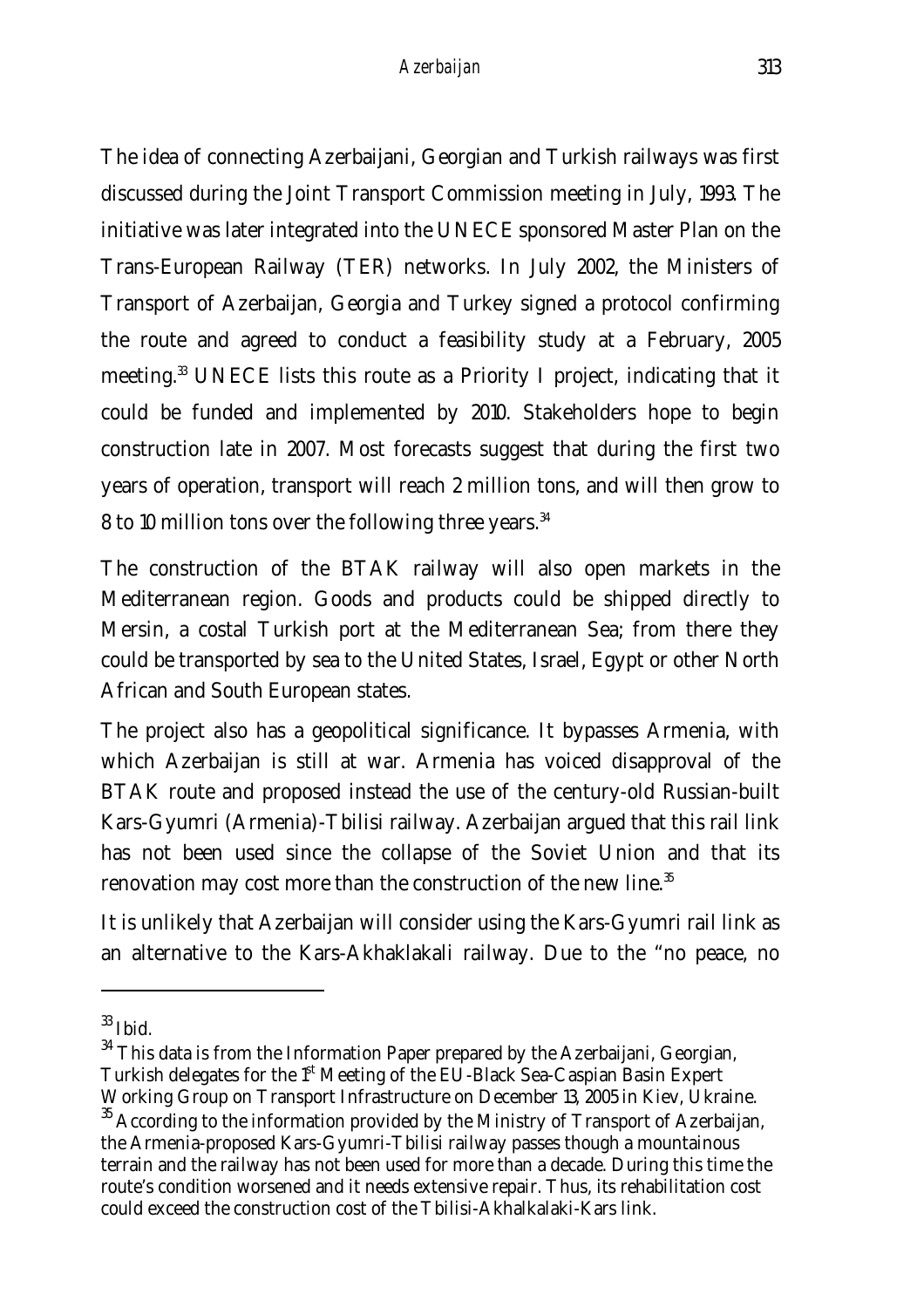war" situation on the ground and Armenia's refusal to withdraw troops from occupied Azerbaijani lands in return for re-establishment of communications between Baku and Yerevan, Azerbaijan has no other option but to move ahead with the Kars-Akhaklakali project. Azerbaijani officials have repeatedly stated that they cannot delay strategic and economic projects until the Karabakh conflict is resolved. Thus, construction of this project is likely to advance even if the Karabakh peace process does not.

### Caspian Sea Ports and the North-South Railway System

There are eleven seaports on the Caspian Sea, including five that belong to Iran, three to Russia, and one each to Azerbaijan, Turkmenistan and Kazakhstan.<sup>36</sup> The capacity of the four main Iranian ports on the Caspian exceeds the total combined capacity of the six ports in Azerbaijan, Kazakhstan, Turkmenistan and Russia.<sup>37</sup> Even with such a disparity, the Baku port utilizes only 13 percent of its total capacity.<sup>38</sup>

Baku's International Sea Port is one of the three TRACECA seaports, the other two beeing Aktau port in Kazakhstan and Turkmenbashi port in Turkmenistan. The Baku seaport has four main revenue-generating divisions: the Main Cargo Terminal, the Ferry Terminal, the Oil Terminal and Shipping Services.<sup>39</sup>

Port traffic has grown 19 percent a year since 1993. An ongoing \$16.2 million project sponsored by the EBRD will expand the port's freight cargo handling capacity to 30 million tons a year<sup>40</sup> and allow Azerbaijan to increase the number of cargo and ferry services to and from Aktau and Turkmenbashi, as well as potential shipments from Iran and Russia as a part of the North-South Transport Corridor.

<sup>36</sup> See Allister Maunk, "International Transport Corridor South – North," *AIA News*, April 24, 2005. Also available online at<br>http://www.axisglobe.com/article.asp?article=48

<sup>&</sup>lt;sup>37</sup> See Alekander Sobyanin, "North-South: Will it work? (*MTK «Sever-Yug»: budet li tolk?*)," *Journal Container Business* (*Jurnal Konteynerniy Biznes*), No. 1, January 2006. 38 See the World Bank study, op cit, note 11.

<sup>&</sup>lt;sup>39</sup> See Azerbaijan Export and Investment Promotion Foundation's website at http://www.azerinvest.com/eng/

 $40$  Ibid.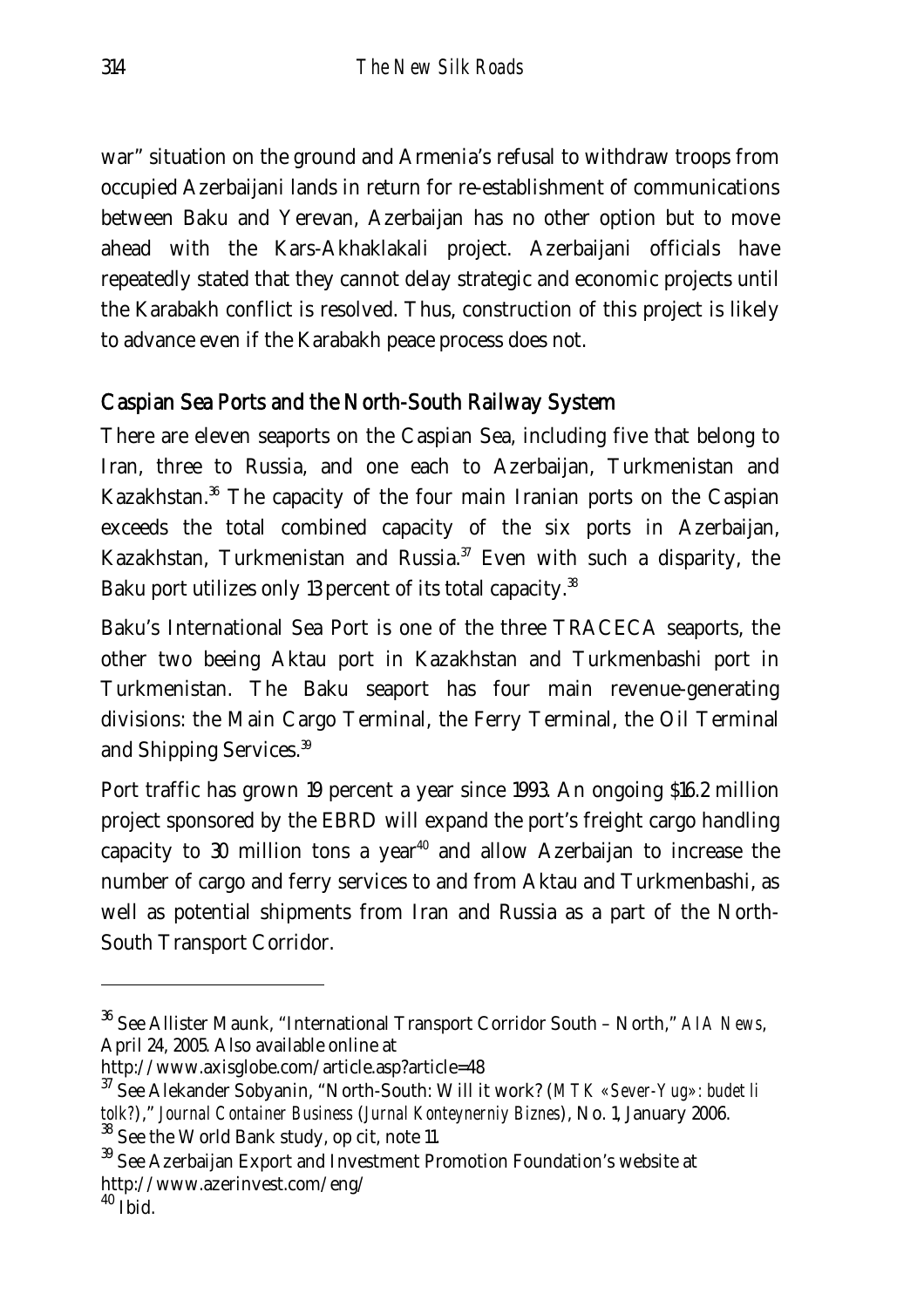According to the Ministry of Transport of the Russian Federation, the volume of transport via the North-South corridor, excluding oil and oil related products, could reach 30 to 40 million tons by 2008.<sup>41</sup> In 2001, the transport volume was 5.4 million tons and reached 8 - 9 million tons in 2003.<sup>42</sup> Russia hopes to add some \$15 billion to its state budget from transit shipment, with an average 15 million tons of cargo.<sup>43</sup> This is precisely why Azerbaijan is interested in the North-South corridor and in transporting some of this increased future cargo volume through its national railways, roads and seaport.

The initial agreement on the North-South corridor was signed between Russia, Iran, India and Oman in Saint Petersburg, Russia in September 2000. The agreement proposes the shipment of goods and containers from India to Russia via Iran and the Caspian Sea. Azerbaijan officially joined the corridor project on 10 September, 2005, when President Ilham Aliyev signed a bill approving Azerbaijan's decision to join the North-South project.

Russian experts estimate that, when compared to routes from South Asia to Northern European and Baltic ports via the Mediterranean and the Suez Canal, the North-South route through the Caspian Sea will shorten delivery periods by 10 to 20 days and reduce shipment costs by \$400 to \$500.44 For example, if shipping a container from Germany to India via the Suez Canal costs about \$3,500 and takes 40 days, it will cost \$2,500 and take 15 to 20 days if shipped through the North-South corridor.<sup>45</sup>

Russia is improving its internal infrastructure in the Astrakhan region, with a focus on the transportation capacity and networks of Russia's Caspian ports, including Astrakhan, Olya and Makhachkala. Between 1999 and 2002

<sup>41</sup> *Rossiyskaya Gazeta*, September 16, 2003.

<sup>42</sup> Rossiyskaya Gazeta, May 13, 2003.

<sup>43</sup> *Izvestia.ru*, July 28, 2004

<sup>44</sup> See Regine A. Spector, "The North–South Transport Corridor," *The Analyst*, July 03, 2002

<sup>45</sup> See Daniel Shipkov, "Russian Transport Today (*Rossiyskiy Transport Segodna*)," July

<sup>2, 2004.</sup> Also available online at http://www.novopol.ru/article172.html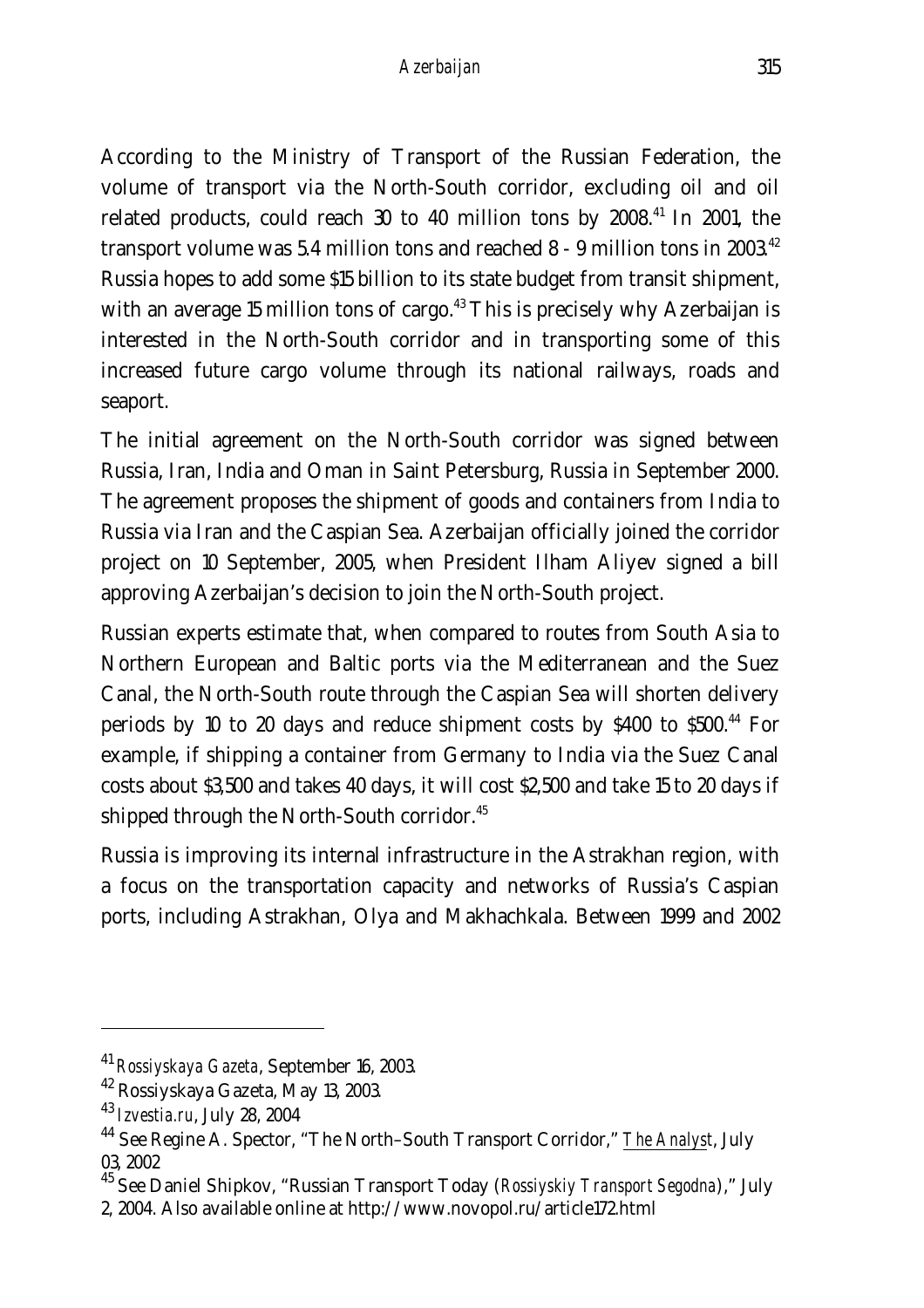Russia spent  $$29$  million<sup>46</sup> on improving its three ports and plans to spend another \$250 million within ten years on Astrakhan's regional ports.<sup>47</sup> Iran, on the other hand, devoted \$40 million to upgrades in its Amirabad port alone.48 On 28 July, 2004 Russian officials inaugurated a 47 km railway that connected Yandiki to Olya.49 It is predicted that Olya's port will handle about 8 million tons of cargo by  $2010$ .<sup>50</sup>

In February 2005, Baku, Moscow, and Tehran endorsed the construction of a 375 km railway—the Kazvin-Rasht-Astara connection—to join the railways of the three countries (see appendix 3). According to the Azerbaijani state railway administration, the North-South railway network could transfer 5 million tons of cargo during its first year of operation, gradually increasing shipment volume to 20 million tons annually.<sup>51</sup> Some experts have argued that the shipment by rail will improve delivery time by an additional five to seven days when compared to ferry shipment via the Caspian Sea.<sup>52</sup>

Most construction will take place in Iran, with an approximately 15 km-long segment to be built in Azerbaijan. The estimated cost of the entire project is about \$600 million.<sup>53</sup> Tehran hopes to finish its segment of the railway in four years.<sup>54</sup> The northern part of the North-South railway network that runs from Baku to the Russian border is already in place, but needs renovation. Azerbaijan requires additional investment to modernize and upgrade its roads and railways to accommodate increased transit cargo volumes.<sup>55</sup>

http://www.utro.ru/articles/2005/03/03/413489.shtml

<sup>50</sup> *Nezavisimaya Gazeta*, January 26, 2004

<sup>46</sup> See Andrei Milovrozov, "Baku and Yerevan Couldn't Share the Corridor (*Baku i Yerevan ne podelili koridor*)," *Utro.ru*, March 3, 2005. Also available at

<sup>47</sup> Maunk, op cit, note 35.

<sup>48</sup> Milovrozov, op cit, note 45.

<sup>49</sup> See National Container Company's Press Release: Opening of the port Olya railway station, July 28, 2004. Available online at

http://www.container.ru/English/Company/News/20040728.html

 $^{\rm 51}$  Data provided by the Ministry of Transport of Azerbaijan.  $^{\rm 52}$  Ibid.

<sup>53</sup> *RIA Novosti*, May 3, 2005

<sup>54</sup> Milovrozov, op cit, note 45.

<sup>&</sup>lt;sup>55</sup> See interview with Head of the Azerbaijani State Railway Administration, Arif Askerov, on *Trend.az*, December 20, 2005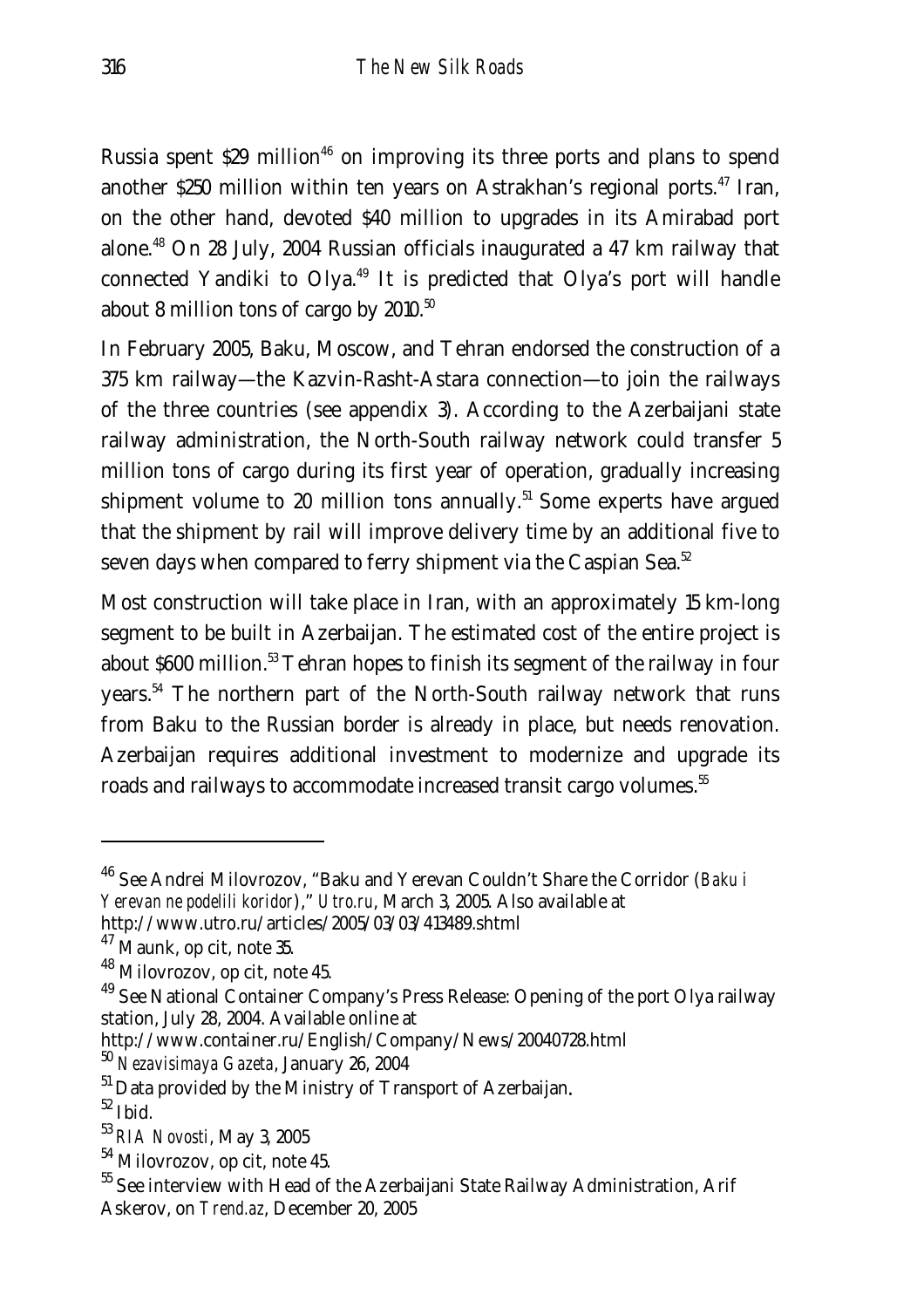#### The East-West Energy Pipelines

#### *The Baku-Tbilisi-Ceyhan Oil Pipeline*

 $\overline{a}$ 

The East-West energy projects are the main economic, political and strategic components of Azerbaijan's foreign and transportation policy. The intertwined, complex relationship between energy, security and economic issues in the Caspian region is the major reason for which existing and potential energy pipelines are so important for Azerbaijan.

The recently constructed Baku-Tbilisi-Ceyhan (BTC) oil pipeline and the Baku-Tbilisi-Erzurum (BTE) natural gas pipeline epitomize the close relationship between the pipeline politics and regional security. These pipelines and their routes, which bypass Russia and Iran, were widely discussed throughout the 1990s; both are considered part of the East-West Energy Transport Corridor. These pipelines have allowed Azerbaijan to export energy to Western markets independently of Russia, and created an opportunity to incorporate potential trans-Caspian pipelines from Kazakhstan and Turkmenistan into this corridor.

The construction of the 985 km-long Baku-Supsa oil pipeline in 1998 marked a significant shift in Azerbaijan's energy policy and was a milestone in developing the East-West energy corridor. The Baku-Supsa pipeline was the first pipeline that bypassed Russia. Although the pipeline has a limited capacity (115,000 barrels per day<sup>56</sup> or 5 million tons of oil annually<sup>57</sup>) and its initial purpose was to transport "early Azeri oil," its completion was a remarkable achievement for Azerbaijan, Georgia and international energy companies. Not only did the Baku-Supsa lessen the Yeltsin administration's political pressure on Baku, it also helped Azerbaijan and its partners to progress on the BTC project.

<sup>56</sup> Jennifer DeLay, "The Caspian Oil Pipeline Tangle: A Steel Web of Confusion" in Oil and Geopolitics in the Caspian Sea Region," in Michael P.Croissant and Bulent Aras, eds., *Oil and Geopolitics in the Caspian Sea Region.* (Connecticut: Praeger Publishers, 1999), p. 73

<sup>57</sup> Nassib Nassibli, "Azerbaijan: Oil and Politics in the Country's Future" in Michael P.Croissant and Bulent Aras, eds., *Oil and Geopolitics in the Caspian Sea Region.* (Connecticut: Praeger Publishers, 1999), p. 116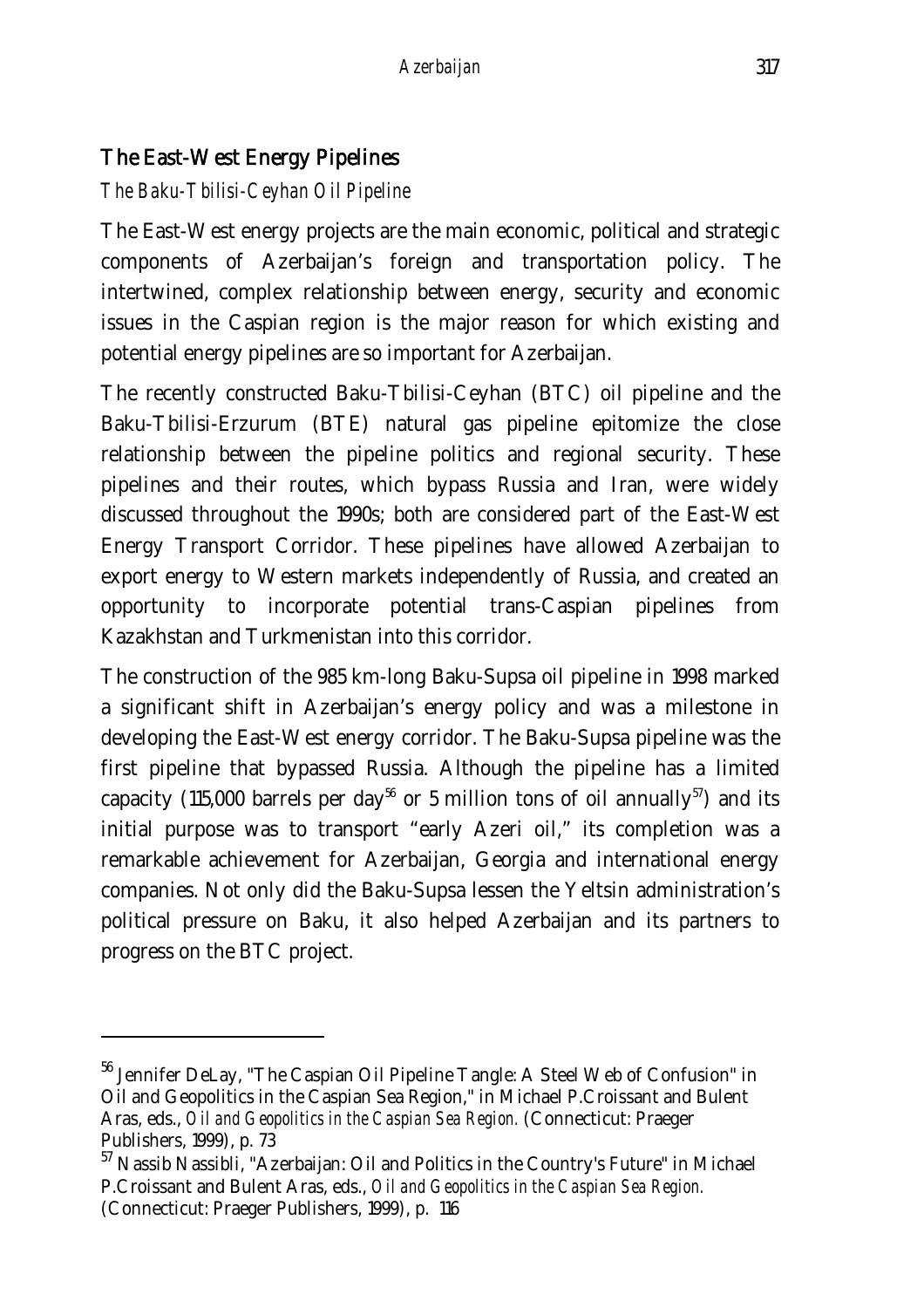There was only one available energy transport route to the West before the construction of Baku-Supsa in 1998 and the BTC pipeline in 2005. That route, the Baku-Novorossiysk pipeline, was constructed during the Soviet era and passes through Russia on its way from Baku to Russia's Black Sea port of Novorossiysk. The 1996 bilateral agreement signed between Baku and Moscow permitted 5 million tons of Azerbaijani oil to be shipped per year via this pipeline, giving Russia considerable leverage over Azerbaijan's internal politics and economy.

By 2004 Azerbaijan was shipping only 2.6 million tons of oil through the Baku-Novorossiysk pipeline. This route became even less appealing after the BTC pipeline opened, since the tariffs for oil shipments using Baku-Novorossiysk are four times higher than tariffs for oil transports via the Baku-Supsa pipeline (\$15.67 versus \$3.40 per ton).<sup>58</sup> The fate of Baku-Novorossiysk remains unclear—it may stop functioning in the near future or could be reversed to pump Russian and Kazakh oil to Azerbaijan.

The major breakthrough came in 1994 when the Azerbaijani government and a consortium of international energy companies signed the production sharing agreement to develop the Azeri-Chirag-Guneshli (ACG) offshore field (with an estimated 4 to 6 billion barrels of oil reserves). The agreement proposed \$8 billion invested over 30 years for exploitation of the ACG field alone. In November 1999, Azerbaijan, Georgia and Turkey agreed on the route for the Baku-Tbilisi-Ceyhan pipeline that would carry oil from the ACG field. The construction of the 1,730 km BTC pipeline began in 2002, and was completed in 2005. This pipeline marked a major turning point in Azerbaijan's recent history.

Thanks to revenues from the BTC project, Azerbaijan is expected to double its economy by 2008. Oil export revenues in 2003 were nearly 50 percent of the total state budget and accounted for over 86 percent of Azerbaijan's total exports.<sup>59</sup> In 2005, state income from energy exports was projected to increase

<sup>58</sup> See *Interfax-Azerbaijan* interview with First Deputy Prime Minister of Azerbaijan, Abbas Abbasov on August 2, 2005.

<sup>59</sup> *EAI*, Azerbaijan Brief, June 2005.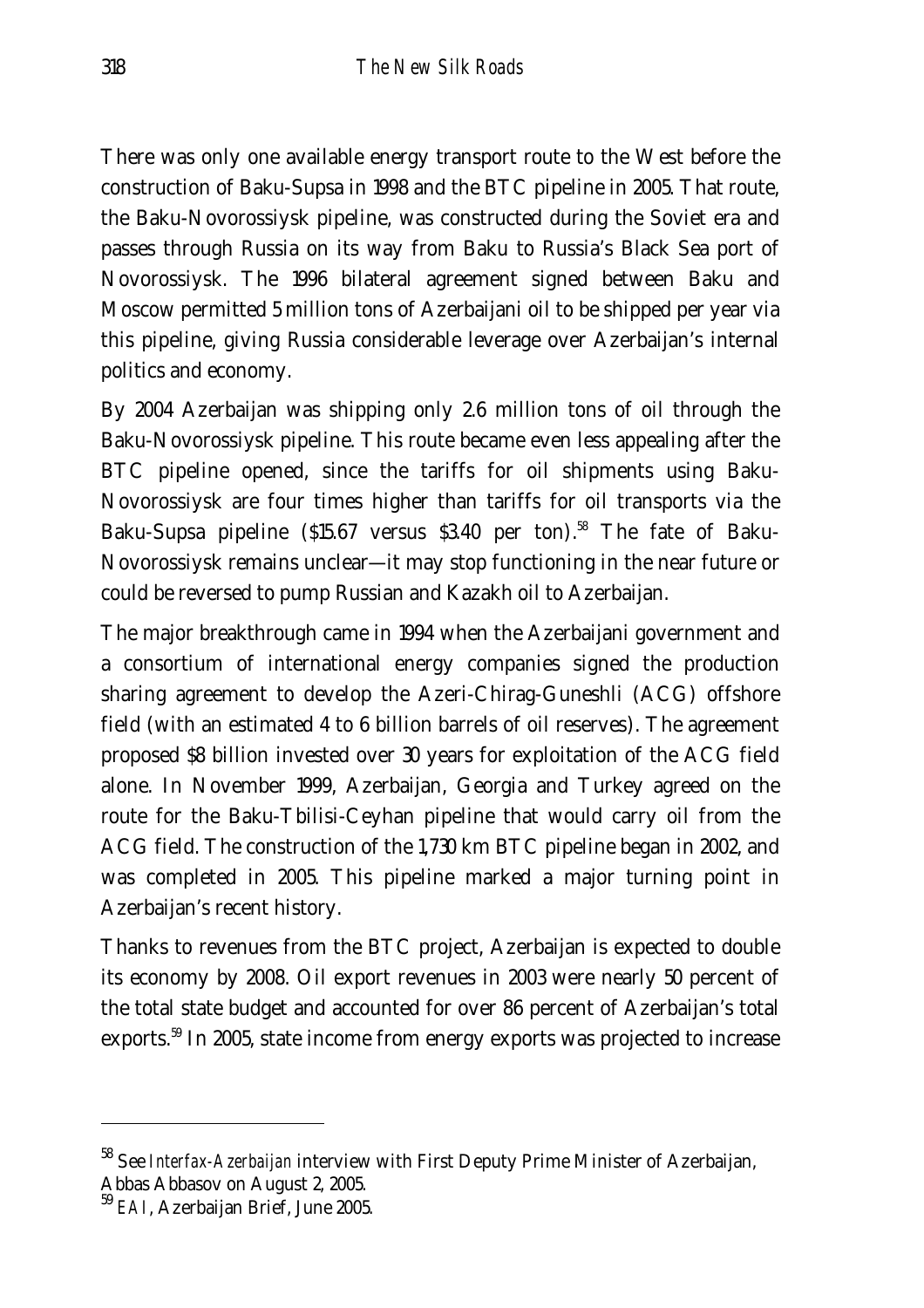by about 65 percent, and an average of over 128 percent from 2006 to 2009.<sup>60</sup> In 2005, the Azerbaijan's State Oil Fund (SOFAZ) added some 660 million manats-AZN to its assets in 2005.<sup>61</sup> As of January 1, 2006, SOFAZ's funds stood at about AZN 1.3 billion or roughly \$1.4 billion.<sup>62</sup>

President Ilham Aliyev has approved a long-term oil and gas revenue management strategy that aims to ensure balanced economic development of the non-oil sector by investing a portion of oil and gas revenues generated in SOFAZ.63 The strategy also calls for reducing the country's need for external borrowing and also the current external debt, which is 20.7 percent of GDP or 47.6 percent of exports. $64$  By 2010, these numbers are projected to be 15 percent and 24 percent respectively. SOFAZ revenues are expected to grow from 11 percent of GDP in 2002, to 80 percent of GDP in 2010, improving Azerbaijan's net asset position.<sup>65</sup>

### *The Baku-Tbilisi-Erzurum Natural Gas Pipeline*

The Shah-Deniz offshore field is the major source of natural gas in Azerbaijan. The field holds  $600$  billion cubic meters  $(bcm)^{66}$  of natural gas and 101 million tons of condensate, with potential to contain up to 1 trillion cubic meters of gas and 400 million tons of condensate. $67$ 

Turkey in 2001 has agreed to buy 6.6 bcm of Azerbaijani natural gas annually. The current delivery schedule calls for 2 bcm is to be delivered in 2006, which will slowly ramp up to an average of 6.3 bcm per year by  $2009.^{68}$  With additional infrastructure upgrades, the Shah-Deniz field will be able to

 $60$  Ibid.

 $61$  See "SOFAZ's Revenue and Expenditure Statement for 2005." Available online at http://www.oilfund.az/

 $62$  Ibid.

<sup>63</sup> Decree of the President of the Azerbaijan Republic on the Approval of "The Long-Term Strategy on the Management of Oil and Gas Revenues," from September 27, 2004. Available online at http://www.oilfund.az/doc/neft\_str\_en.pdf

<sup>64</sup> Azerbaijan Country Assistance Strategy, *World Bank Report* No. 25790-AA, April 29, 2005

 $\rm ^{65}$  Ibid.

<sup>66</sup> *EIA*, 'Azerbaijan: Production-Sharing Agreements', June 2002

<sup>67</sup> *Interfax*, 'Shah-Deniz consortium, GIOC sign gas export deals', October 31, 2003 68 Ibid.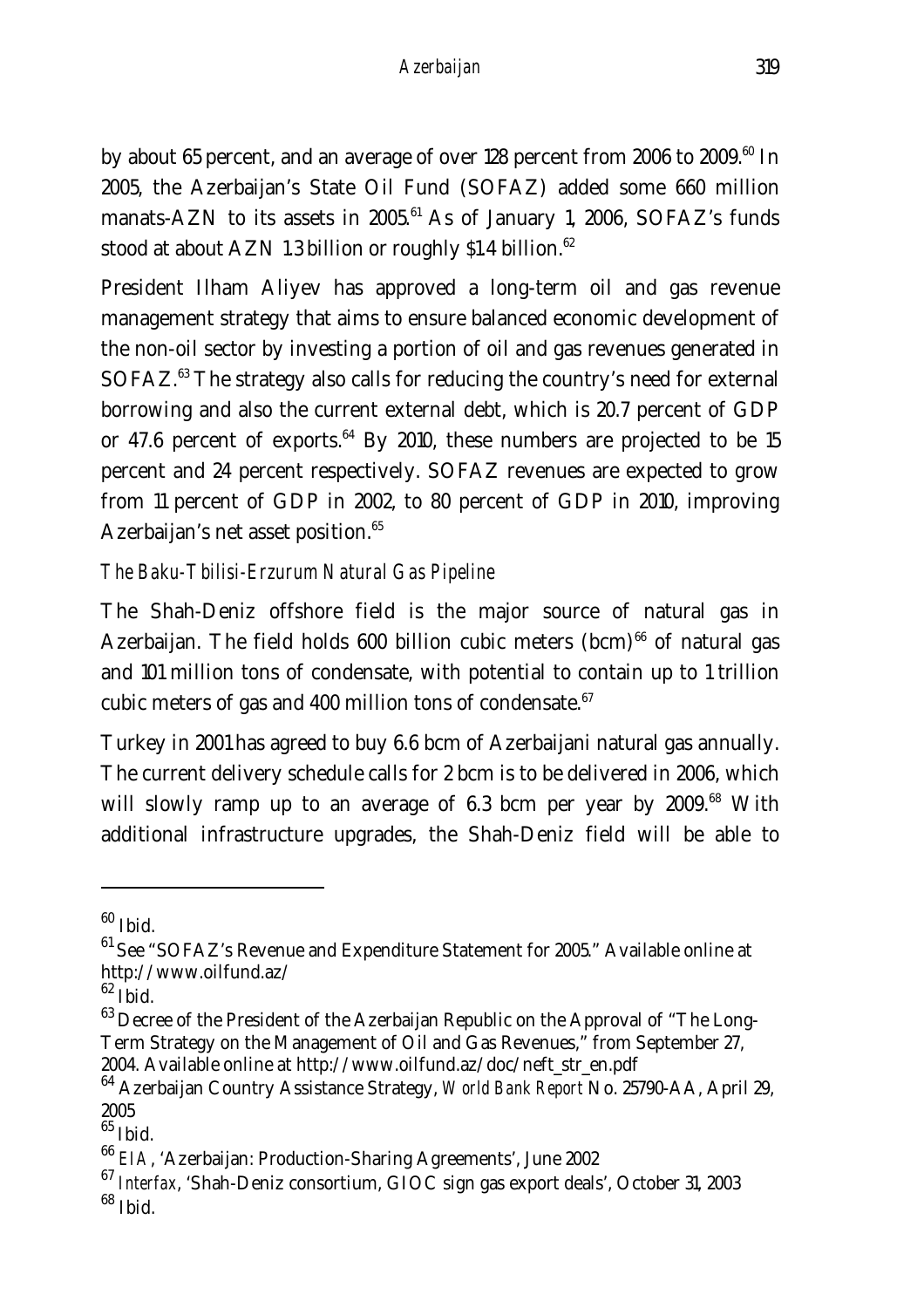produce 8.4 bcm of natural gas and 40,000 bpd of condensate in the short term.69

Azerbaijani natural gas will be shipped to Turkey and onward to Europe via the South Caucasus Pipeline, also known as the BTE natural gas pipeline. The \$4 billion BTE pipeline project runs parallel to the BTC pipeline; starting in Baku, it passes through Georgia and ends at the Turkish city of Erzurum. The BTE pipeline is 680 km long with an annual transfer capacity of 6.6 bcm<sup>70</sup> that could be expanded. The BTE is the first pipeline to carry Caspian gas to Europe that will bypass Russia and Iran (see appendix 4)

Turkey and Greece will be the main consumers of the exported Azerbaijani natural gas in the initial stage of the BTE project. Both countries' demand for natural gas has increased dramatically in the recent years; Turkish gas demand is expected to triple by 2010 and the Turkish Natural Gas company BOTAS estimates that by 2020, the country will demand 43 bcm of natural gas yet supplies will only be about 41 bcm.<sup>71</sup> Likewise, Greece's natural gas demand had grown from 0.03 bcm in 1996 to 2.2 bcm in 2001.<sup>72</sup>

New opportunities for boosting Caspian natural gas exports to Europe are being created by ongoing projects between Turkey, Greece and Italy. A subsea pipeline between Greece and Italy with a 11.3 bcm capacity will allow Greece to transfer roughly 10 bcm of natural gas to Italy per year.<sup>73</sup> Another  $285$  km natural gas pipeline from Turkey to Greece<sup>74</sup> will make it possible to ship natural gas from Azerbaijan, and potentially from Turkmenistan, to Greece and other South European states.

Ankara and Ashgabat have signed an agreement to deliver 10 bcm of Turkmen gas to Turkey per year.<sup>75</sup> The agreement with Turkmenistan called

<sup>69</sup> *EIA*, Country Analysis Brief: Azerbaijan, June 2005

<sup>&</sup>lt;sup>71</sup> See natural gas supply and demand scenarios from BOTAS (Petroleum Pipeline Corporation) web site. Available online at http://www.botas.gov.tr/

<sup>&</sup>lt;sup>72</sup> EIA, Country Analysis Brief: Greece, July 2003

<sup>73</sup> *Baku Today*, September 15, 2005

<sup>&</sup>lt;sup>74</sup> A Memorandum of Understanding was signed between DEPA and the Turkish company BOTAS, providing for the interconnection of the Turkish and Greek gas networks. Available online on DEPA Official Web site at http://www.depa.gr/ 75 *IEA*, 'Flexibility in Natural Gas Supply and Demand', 2002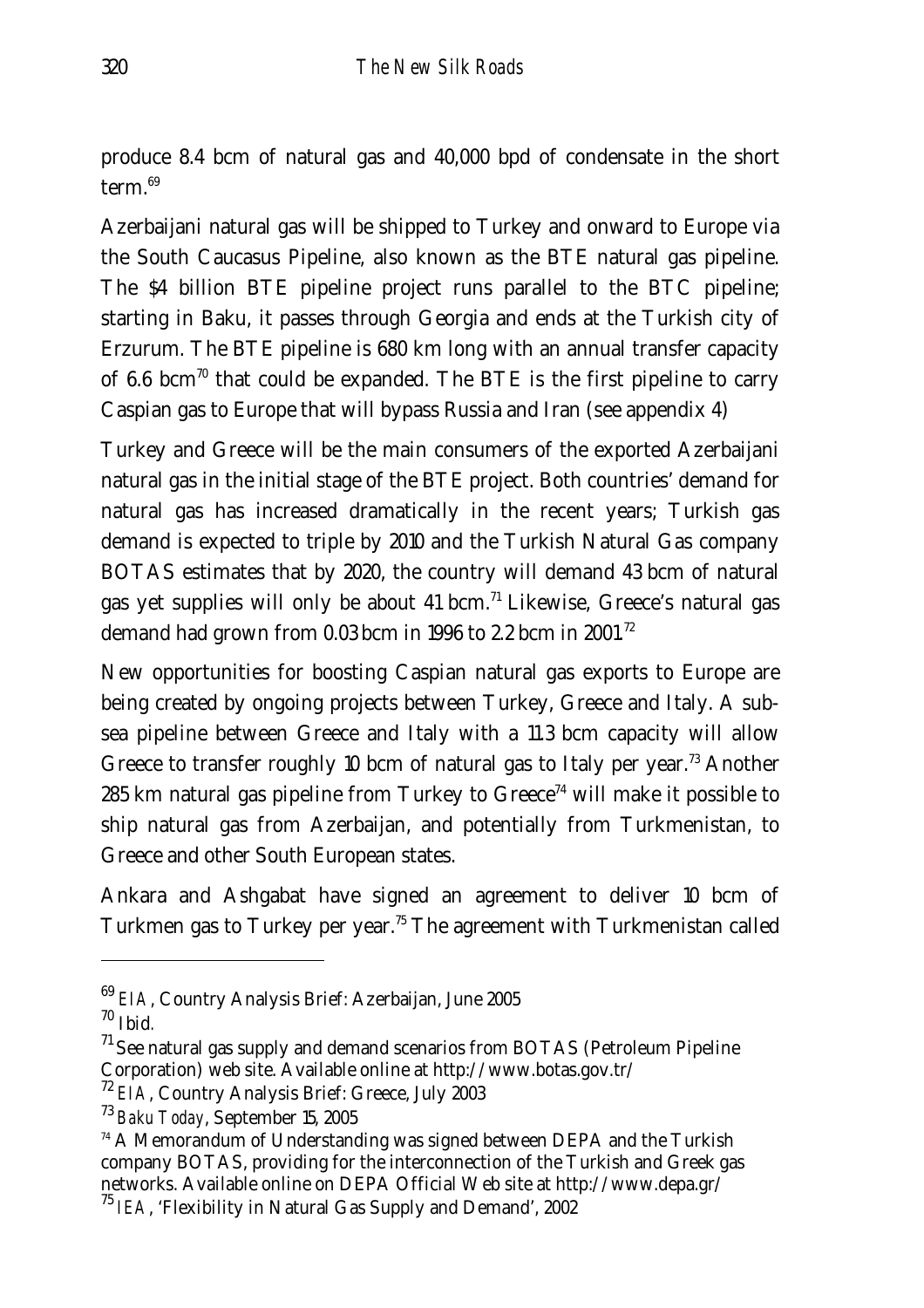for a sub-sea trans-Caspian pipeline across Azerbaijan and Georgia, but the project remains stalled. The recent Russia-Ukraine gas dispute that caused panic among many European states may have the effect of reviving this project, which could be implemented in the mid-term.

#### *Trans-Caspian Sub-Sea Pipelines*

Azerbaijan's oil production has increased over the years and yet is still not enough to utilize fully the BTC pipeline. The annual capacity of the BTC pipeline is 50 million tons or 1 million bpd, but Azerbaijan's oil production has not yet reached 1 million bpd. 23.7 million tons of oil is expected to be exported in 2006, followed by 40.2 million tons in 2007 and 54.8 million tons in 2008.76 Without new field discoveries, oil production will top out at 65 million tons per year around 2011; by 2018 production is expected to be half that amount and a quarter of the peak level by 2024.<sup>77</sup>

This creates an opportunity for Kazakhstan and international energy companies—and a strategic necessity for Azerbaijan—to export Kazakh crude oil via the BTC pipeline, initially by oil tankers and eventually via a potential Aktau-Baku trans-Caspian sub-sea pipeline. Although Azerbaijan and Kazakhstan have yet to finalize an agreement on transporting Kazakh oil via the BTC, Azerbaijani and Kazakh officials have declared that Kazakhstan will join the BTC project and export as much as 30 million tons of oil each year through its pipeline.<sup>78</sup>

The shipment of Kazakh oil to Azerbaijan will develop in three stages that coincide with the development of schedule of Kazakhstan's huge Kashagan field, with its estimated reserve of 13 billion barrels. Initially, some 7.5 million tons of Kazakh oil will be shipped to Baku by oil tankers, followed by 20 million tons around 2010, and 30 million after that.<sup>79</sup> In the meantime, oil

<sup>76</sup> *525ci Newspaper*, November 2, 2004.

<sup>77</sup> Azerbaijan Country Assistance Strategy, *World Bank Report* No. 25790-AA, April 29, 2005.

<sup>78</sup> *The News Bulletin of the Embassy of the Republic of Kazakhstan*, August 10, 2005. Available online at http://www.kazakhembus.com/081005.html

 $^{79}$  Vladimir Socor, "Trans-Caspian Export Option Now Available To CPC Companies in Kazakhstan," *Eurasia Daily Monitor*, Vol. 3, No. 52, March 16, 2006.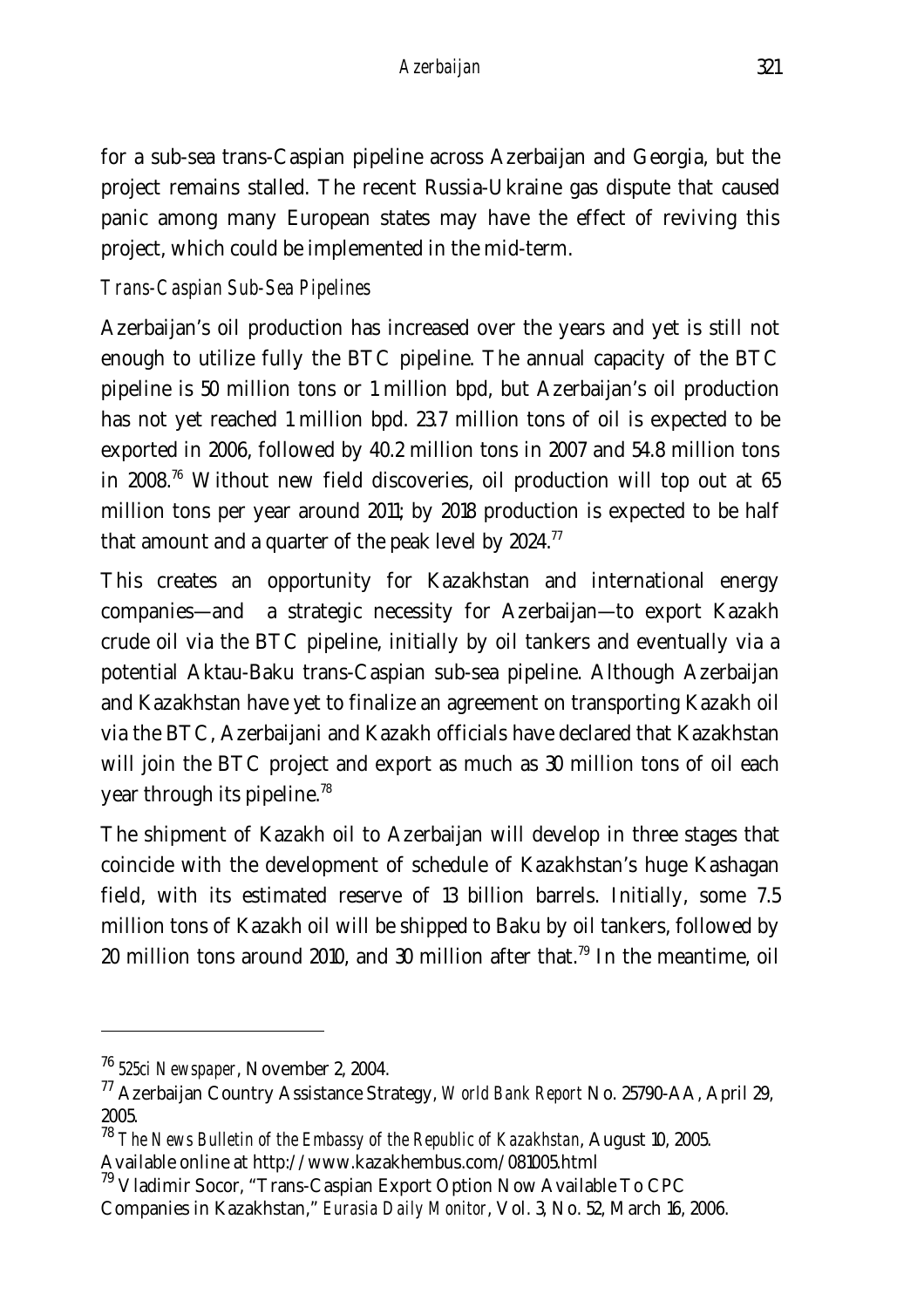production from Kashagan will reach 21 million tons annually before 2010, 42 million tons between 2010 and 2013 and 56 million tons by 2016.<sup>80</sup>

Four international energy companies—Eni, Conoco Philips, INPEX and TotalFinaElf—involved in the construction of BTC are also stakeholders in the Agip Consortium that is developing the Kashagan field. Other companies, including BP, Chevron, ExxonMobil, and Shell, also operate in Azerbaijan. The decisions of international energy companies will influence the future of the trans-Caspian sub-sea pipelines. Transit tariffs to the Caspian Pipeline Consortium pipeline running from Kazakhstan to Russia's Novorossiysk port have already reached \$30.83 per ton, which will increase in the absence of alternative routes in the region.<sup>81</sup>

Some experts have suggested that the shipment of around 20 million tons of Kazakh oil would make the trans-Caspian sub-sea pipeline from Aktau to Baku commercially viable.<sup>82</sup> This is the same amount that Kazakhstan is projected to be delivering to Azerbaijan by 2010-2011. Hence, it is likely that the decision on building a trans-Caspian sub-sea pipeline could come during the Kashagan field's second stage of development (2011-2013), when Azerbaijan's production will start to decline. Construction of the trans-Caspian natural gas pipeline from Turkmenistan to Azerbaijan will depend on several factors, including the resolution of disputes between Baku and Ashgabat, the availability of foreign direct investment, political will, support from the EU and the United States, of the existence of relevant infrastructure, and market demand in Turkey and Southeast Europe.

#### Impediments and Challenges

The realization of East-West and North-South transportation projects that cross Azerbaijan requires effective intergovernmental collaboration, infrastructure building, foreign direct investments, and the resolution of political obstacles.

<sup>80</sup> *Zerkalo*, February 26, 2004.

<sup>81</sup> Socor, op cit, note 78.

<sup>82</sup> Ibid.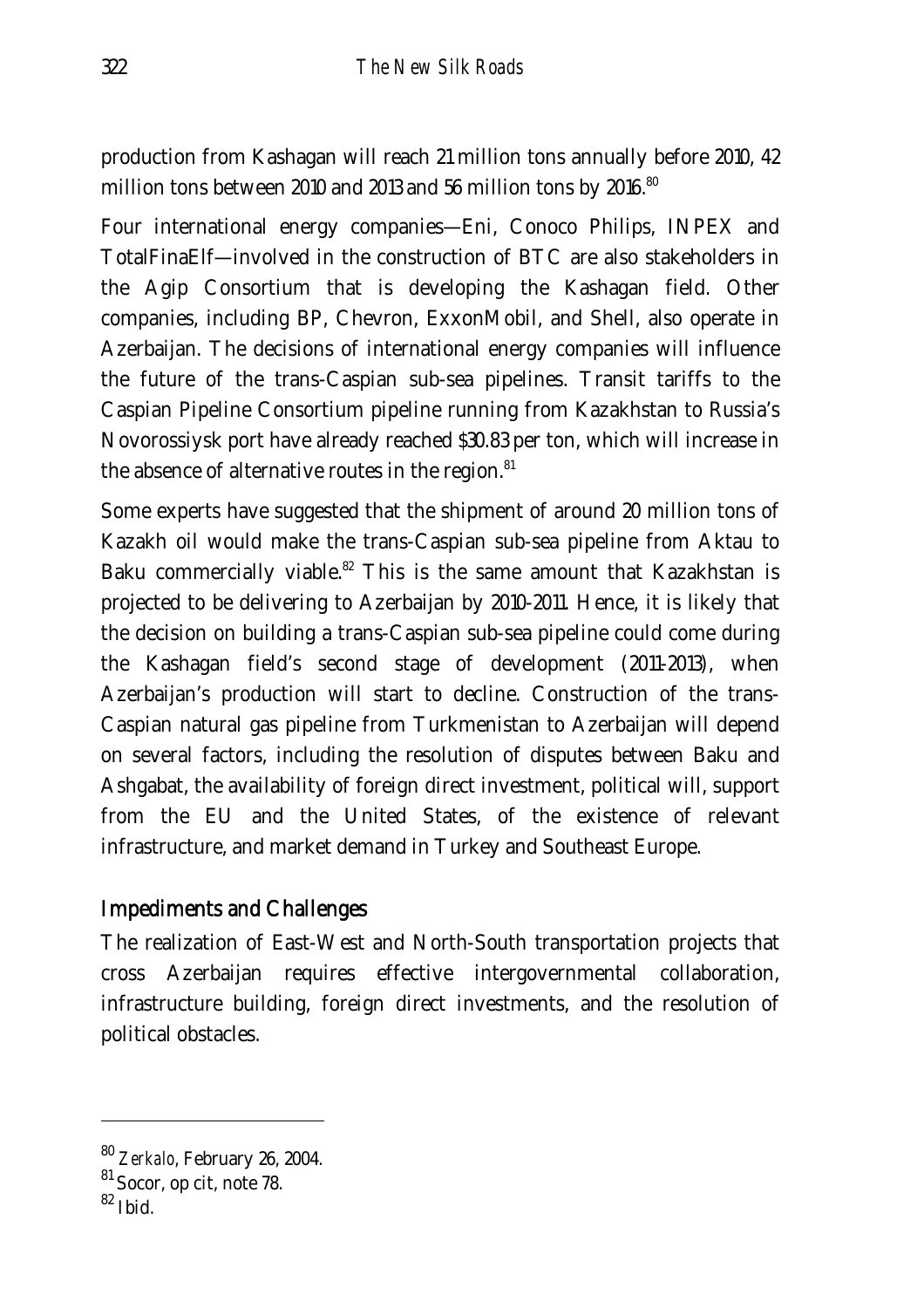#### *Azerbaijan* 323

*The Karabakh Conflict*: The Karabakh conflict between Armenia and Azerbaijan is the major impediment to long-term peace, cooperation and stability in the region. Because of this conflict Armenia and Azerbaijan have no economic or political ties. Azerbaijan cannot transport its goods and products to the Nakhchivan Autonomous Republic, an Azerbaijani exclave separated from Azerbaijan proper by Armenian territory. Armenia, for its part, is isolated and has no access to either Eastern or Western markets through Azerbaijan and Turkey. All roads and railways that connect Armenia, Azerbaijan and Turkey are currently closed; instead, both Armenia and Azerbaijan use Georgian and Iranian transportation networks to ship goods and products to world markets.

A significant portion of the Soviet-era railway from Azerbaijan to Turkey via Armenia (Baku-Alat-Julfa-Masis-Qumri-Kars) passes through Armenian-occupied Azerbaijani territory. Some 240 km of Azerbaijan's railway and about 4498 km of road networks lie in the occupied territories.<sup>83</sup> Moreover, 132 km of the Azerbaijani-Iranian border is also currently occupied and out of the control of the Azerbaijan government. This creates a security threat, since much of the occupied territory is a haven for the trafficking in drugs and illicit materials.

According to a 2000 World Bank study, the economic benefit of potential peace would be greater for Armenia than Azerbaijan. Yet, a peace agreement could reduce the cost of trade between Azerbaijan and Turkey by 10 percent and could boost overall exports by \$100 million and possibly increase GDP by about 5 percent.<sup>84</sup> Nonetheless, Baku and Yerevan have failed to agree on a framework agreement in 2006, which made the resolution of the Karabakh conflict less likely in the next two- three years and raised the possibility of a military conflict between Armenia and Azerbaijan in the mid-term.

Infrastructure and Lack of Investment:Roads and railways in Azerbaijan require serious investment and improvement. The TRACECA highway will significantly improve the quality of roads in Azerbaijan, yet road maintenance will require additional resources; some sections of the newly

<sup>&</sup>lt;sup>83</sup> Data provided by the Azerbaijan's Ministry of Transport.

<sup>84</sup> See the World Bank study, op cit, note 11.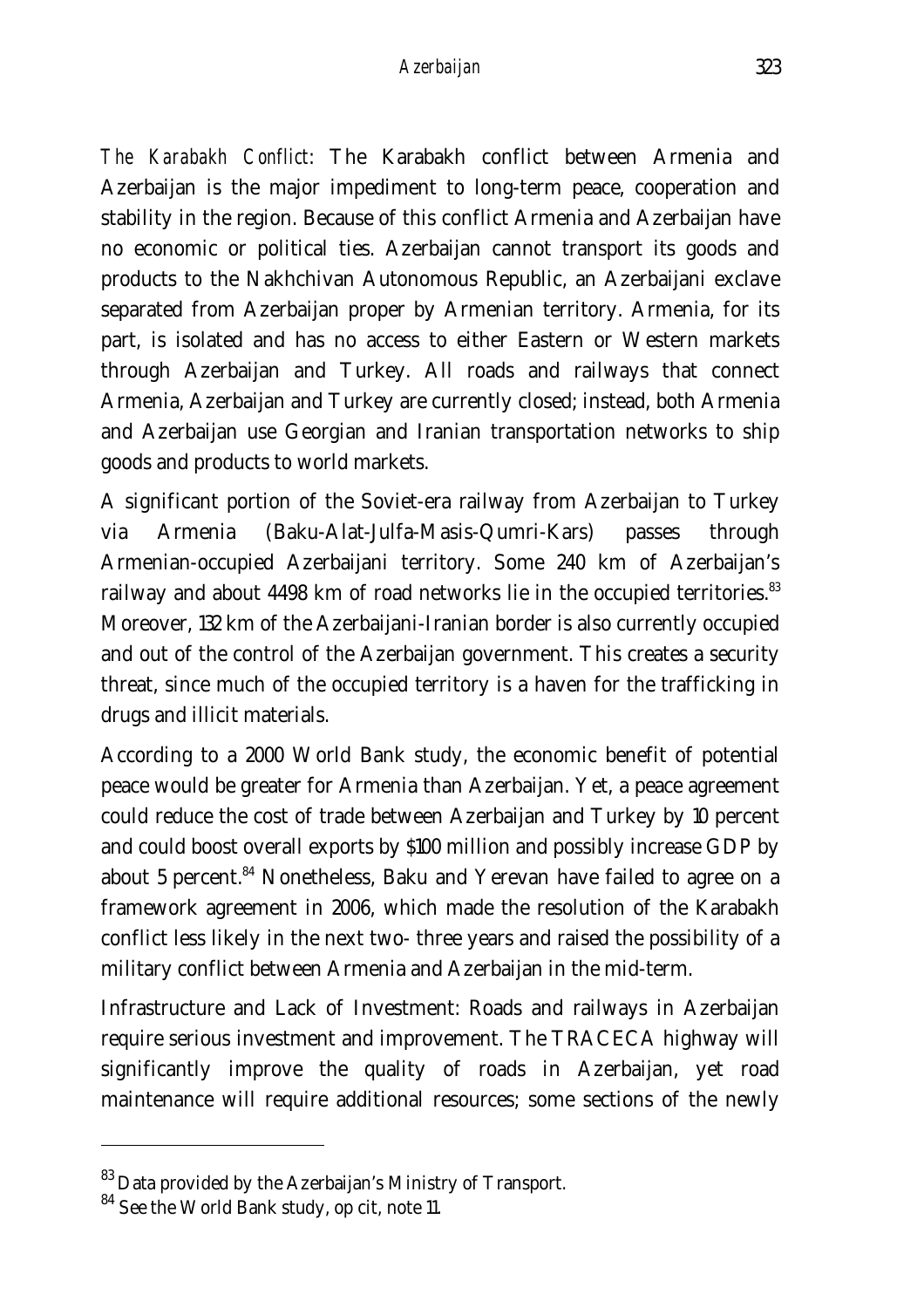built highway have already begun to crack. The government is now developing short- and mid-term maintenance plans and assembly necessary capital for keeping the roads in good condition.

A similar situation exists with the railway system. Antiquated tariffs and a lack of essential maintenance on rail lines hamper efficient use of the country's railway networks.<sup>85</sup> And the realization of international projects, such as the trans-Caspian sub-sea pipelines, will require international political and financial assistance. To achieve this, Azerbaijan's government will have to collaborate with international donor organizations and create better conditions for foreign direct investment.

Corruption and Standardization: Rent seeking and corruption are endemic in all South Caucasus and Central Asian states, Azerbaijan being no exception. Bureaucratic obstacles created by public or recently privatized agencies contribute to the creation of local monopolies, reduce competitiveness and increase transit costs. According to a World Bank report, it takes ten to twelve days and \$700-\$800 to ship a container by road from Bandar Abbas (on the southern coast of Iran) to Baku; moving the same container from Baku to Poti in Georgia takes only three to five days, yet costs \$2,200.<sup>86</sup> In addition, a portion of the collected payments go as "an ex ante 'facilitation payment'" which can vary between \$500 and \$1500 per shipment.<sup>87</sup>

The harmonization of regional quality management systems with the International Standards Systems (ISS) is another important issue for all regional parties involved in the Trans-European and the Trans-Asian transport corridors. Standardization is needed in all areas of transport operations, including law, procedures, infrastructure, tariff regulations, and security oversight.

To facilitate trade and the efficient shipment of goods along the TRACECA and North-South corridors all participating countries will have to form similar policies on trade and corruption. Continental trade makes transit countries interdependent, so that procedural failures or delays in one state

 $85$  Ibid.

 $86$  Ibid.

<sup>87</sup> Ibid.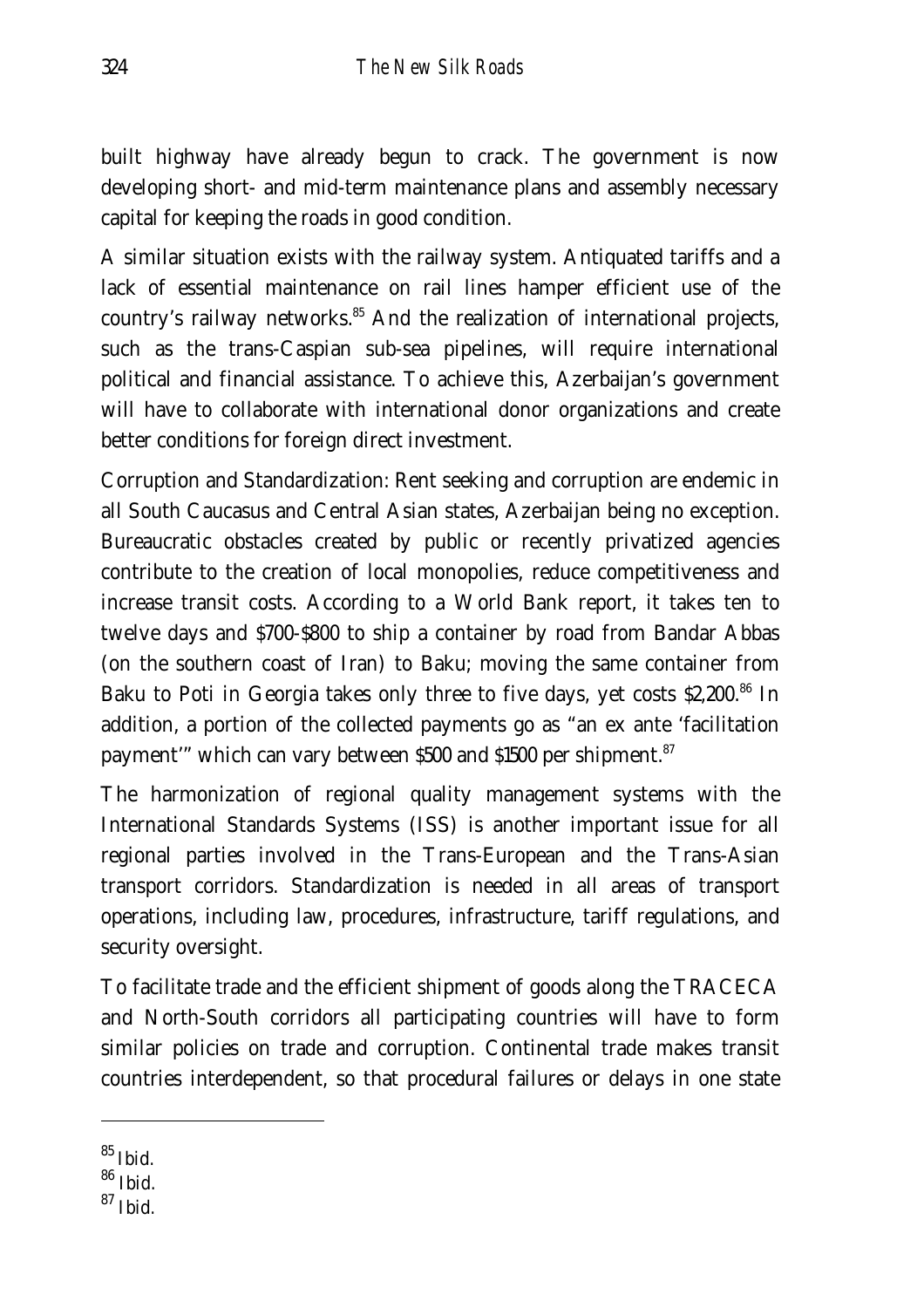will impact others, disrupting international shipments and extending delivery times.

Security: Providing security for inland container transport, track transit, or oil and gas export pipelines remains the most significant challenge. During the 2004 European Conference of Ministers of Transport held at Ljubljana the participants discussed transport security, counter-terrorism measures and risk assessments involving international trade.<sup>88</sup> In particular, two container scenarios "hijacked" and "Trojan horse" were debated. The "hijacked" scenario involved insertion of an illegal or harmful consignment into a container during its voyage, while the "Trojan horse" scenario envisioned a legitimate trading company with a good reputation transporting illegal shipments. The participants concluded that by enhancing security and screening mechanisms, local transport authorities can counter "hijacked" containers, but they have "considerably less scope for action in thwarting a "Trojan horse" shipment. In the latter case, effective customs control is of paramount importance."89

Azerbaijan uses X-ray devices and other equipment to monitor the shipment of large-size freight at the Baku international airport, $90$  but border crossings around the country lack these technologies. One method to better monitor transit cargo was initiated by the ADB's CAREC program, and involves developing a regional system that allows participating states to share intelligence and customs data. Such an intelligence sharing mechanism would help national customs enforcement agencies fight drug trafficking and illicit trade $91$ 

To improve the security of the BTC and BTE pipelines, Azerbaijan, Georgia and Turkey signed a trilateral security agreement in 2001. This initiative will

<sup>88</sup> See European Conference of Ministers of Transport Annual Report 2004, *Joint OECD/ECMT Transport Research Centre*, p. 55. For more information visit http://www.cemt.org

 $89$  Ibid.

<sup>90</sup> See Asian Development Bank's Azerbaijan Country Report, op cit, note 22.

<sup>&</sup>lt;sup>91</sup> See Discussion Paper "Regional Trade Facilitation and Customs Cooperation Program: Progress and Future Directions," *Asian Development Bank*, April 2004. Available online at http://www.adb.org/Projects/TradeFacilitation/.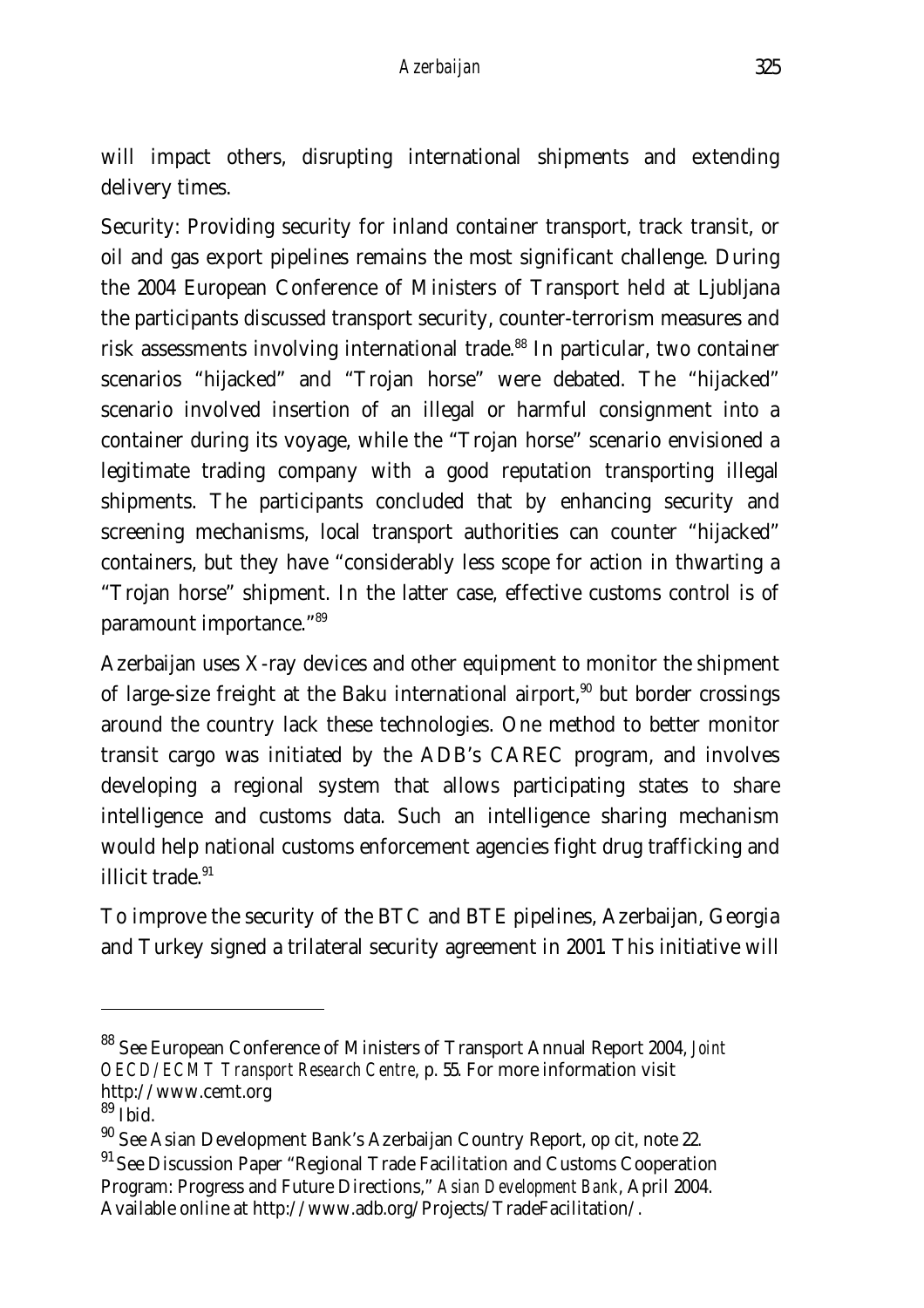have to be expanded to cover other transportation areas, such as interstate highway and railway projects.

The legal status of the Caspian Sea is probably the most challenging issue impacting the future sub-sea pipeline projects from Kazakhstan and Turkmenistan to Azerbaijan. Russia and Iran will oppose the construction of trans-Caspian pipelines without their consent. Sovereignty over the Caspian's surface remains unresolved despite the trilateral agreement signed by Russia, Kazakhstan and Azerbaijan that determined the seabed boundaries on the basis of the median line approach. Russia has proposed 24 km national sectors, while Azerbaijan and Kazakhstan suggest that the division of the sea surface should be similarly to the seabed divisions. Iran does not recognize the trilateral agreement between Baku, Moscow and Astana and proposes that each state should be allocated an equal 20 percent share. And, as has been noted, Azerbaijan and Turkmenistan have unresolved disputes regarding the ownership of several oil fields in the middle of the Caspian Sea.

Some Russian officials have recently stated that Moscow will oppose the construction of a trans-Caspian Aktau-Baku sub-sea pipeline as long as the legal status of the Caspian Sea remains unsettled.<sup>92</sup> Similarly, Iran will oppose the construction of trans-Caspian sub-sea pipeline from Turkmenistan to Azerbaijan. But it is naïve to expect a full resolution of the legal status issue in the near future, as Iran's recalcitrance will surely delay the permanent settlement for many years. Nonetheless, the major obstacle for a potential trans-Caspian oil pipeline from Kazakhstan to Azerbaijan would be removed if Baku, Moscow and Astana agreed on the partitioning of the sea surface. Hence, cooperation and collaboration with Russia could speed the resolution of issues impacting the Aktau-Baku sub-sea pipeline.

Engagement by regional powers, the EU and the United States will speed the development of certain projects, while interrupting and delaying others. For example, the converging American and European interest on the need for trans-Caspian sub-sea pipelines could attract investment and political support for these projects. At the same time, Iran's nuclear program—and

 $92$  See Taleh Ziyadov, "Europe Hopes To Revive Trans-Caspian Energy Pipelines," *Eurasia Daily Monitor*, Vol. 3, Issue 38, February 24, 2006.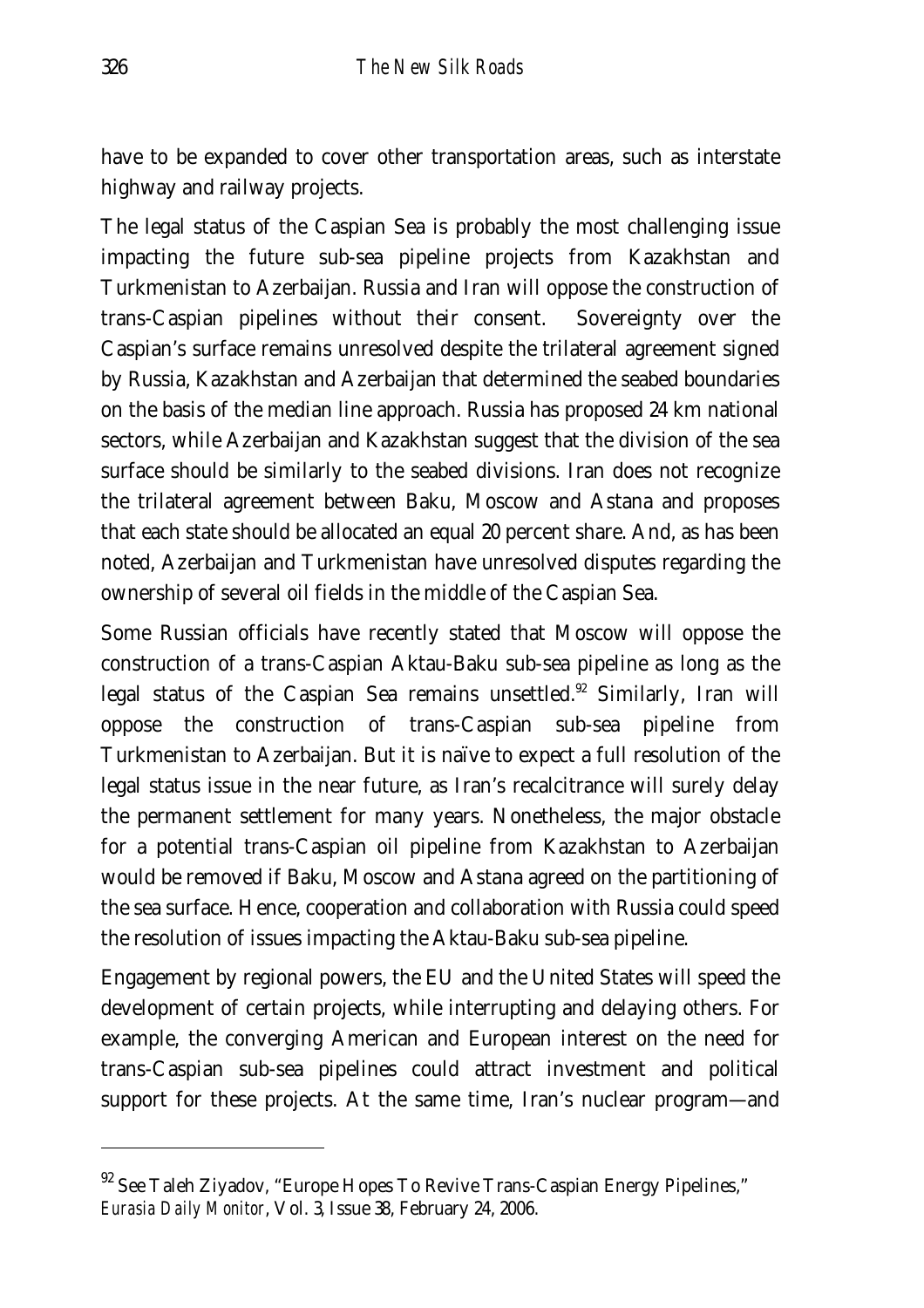potential sanctions or military action against Iran—could delay some projects along the North-South direction. Likewise, while Moscow strongly supports the North-South projects, it is likely to try to impede East-West projects that bypass Russia.

### Conclusions and Implications

The significance of the East-West and the North-South corridors is increasing as the Trans-European and Trans-Asian transportation networks become more integrated. There is no question that Azerbaijan will play an important role in both the East-West and the North-South transport corridors. Compared to its neighbors, Azerbaijan's relatively stronger economy and mid-term cash flow potential will make the country capable of accommodating all international projects involving the South Caucasus. Suffice it to note that over the next 20 years Azerbaijan will receive over \$100 billion in revenues from the two major oil and gas pipelines.

The East-West TRACECA highway project will upgrade road standards to international levels. Renovation projects will initially be subsidized by international donors, who view these projects as a part of a global road network. As transit traffic grows and the state budget begins receiving transit revenue, the Azerbaijan government will be able to maintain and upgrade road networks without outside assistance. Between 2006 and 2009 the Azerbaijani government intends to spend half a billion dollars to modernize and rehabilitate its national highways and railways.

Likewise, the seaports and railway networks need funding to increase capacity. The modernization of the Baku International Sea Port is critical with upgrades, the port's freight cargo handling capacity could be boosted to 30 million tons a year, enough to accommodate the transit cargo from Kazakhstan and Turkmenistan in the short-term. While the cargo deliveries from Aktau to Baku will likely increase and make the China-Kazakhstan-Azerbaijan-Georgia-Europe route more efficient, the development of the complementary route through Tukmenbashi port will require political will from Turkmenistan that is now lacking.

The Baku-Tbilisi-Poti/Batumi and the Baku-Tbilisi-Akhalkalaki-Kars railways will play a strategic role in the Asia-Europe transportation corridor.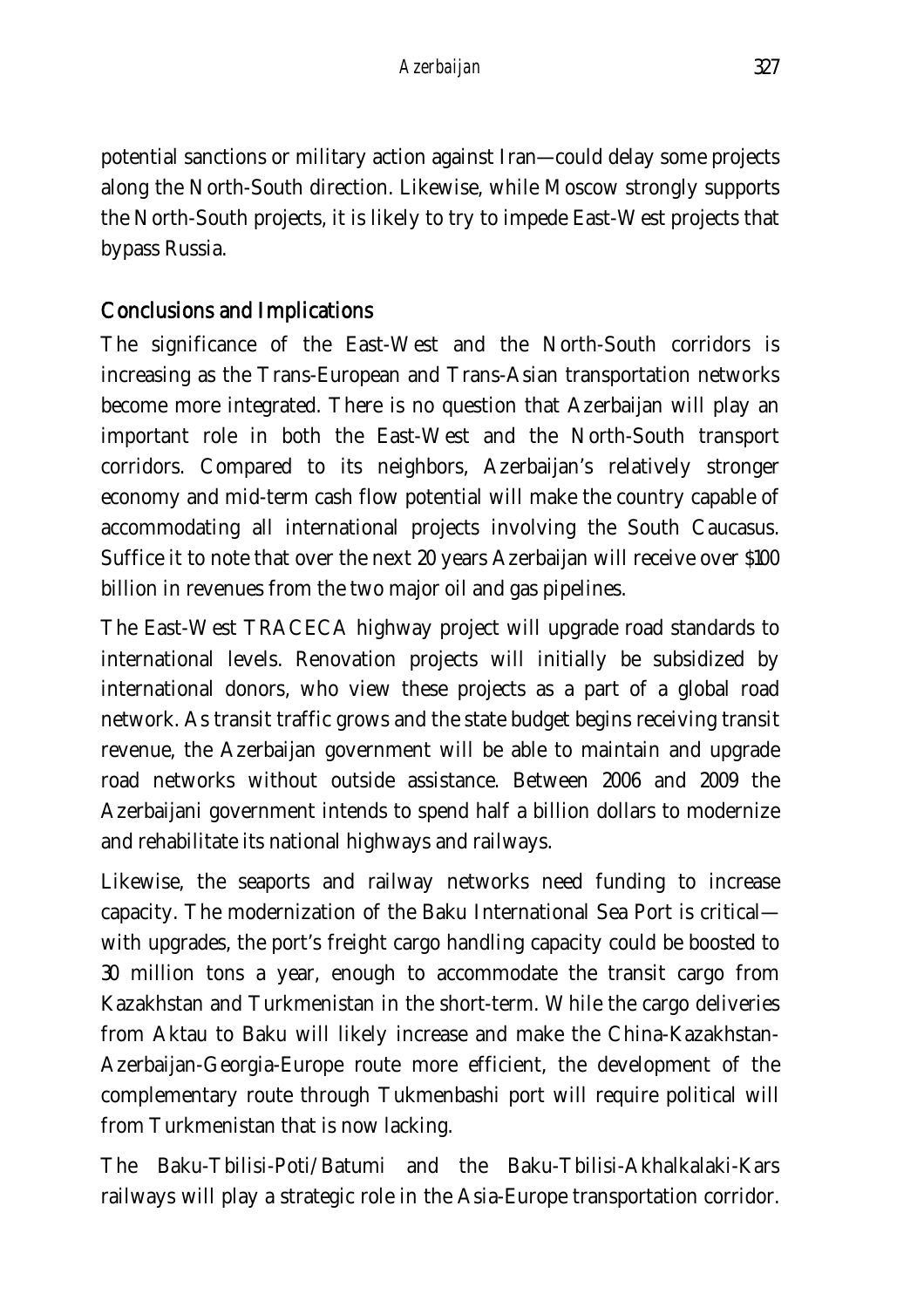While the Baku-Poti/Batumi link could accommodate cargo for Central and North European countries, the Baku-Tbilisi-Akhalkalaki-Kars connection could be used for shipments of goods towards South-East and Western Europe. Moreover, these railways will strengthen the transportation routes of Azerbaijan, Georgia and Turkey, leading to further integration of their transportation, customs and security systems.

Azerbaijan is likely to continue building and renovating its North-South transportation links between Russia and Iran. This corridor is one of the few areas where the interests of Azerbaijan, Iran and Russia converge. Azerbaijan is interested in moving some of the transit cargo shipments from Iran or India towards Russia through its highways and railways—failure to do so would be costly. And holding both ends of this strategic transportation corridor connecting two regional powers will give Azerbaijan leverage over Iran and Russia, leverage which Azerbaijan currently lacks. Yet these projects have some potential risks, such as possible delays in the construction of the Kazvin-Rasht-Astara railway connection or the disruption of shipping in the event of economic embargo or a military attack against Iran.

Although Azerbaijan will profit economically from container transit via the Europe-Asia corridor, it is the strategic aspect of these projects that will be the most beneficial for Baku. By linking transportation networks with Europe, modernizing and standardizing infrastructure to European standards and adapting to legal and procedural requirements of continental trade, Azerbaijan will move closer to the Euro-Atlantic community. Interstate highways and railways will raise the issue of common security threats, while providing the opportunity to work jointly to overcome them. Azerbaijan, Georgia and Turkey will further integrate their security agencies as Azerbaijan and Georgia pursue membership in the North Atlantic Treaty Organization.

Azerbaijan will garner the most economic and strategic benefits from the current and potential energy pipelines in the region. The completion of the BTC and the BTE projects creates a suitable ground for the construction of trans-Caspian pipelines from Kazakhstan and Turkmenistan. The trans-Caspian projects are feasible, but require substantial political and financial international backing. As noted earlier, the Aktau-Baku sub-sea oil pipeline is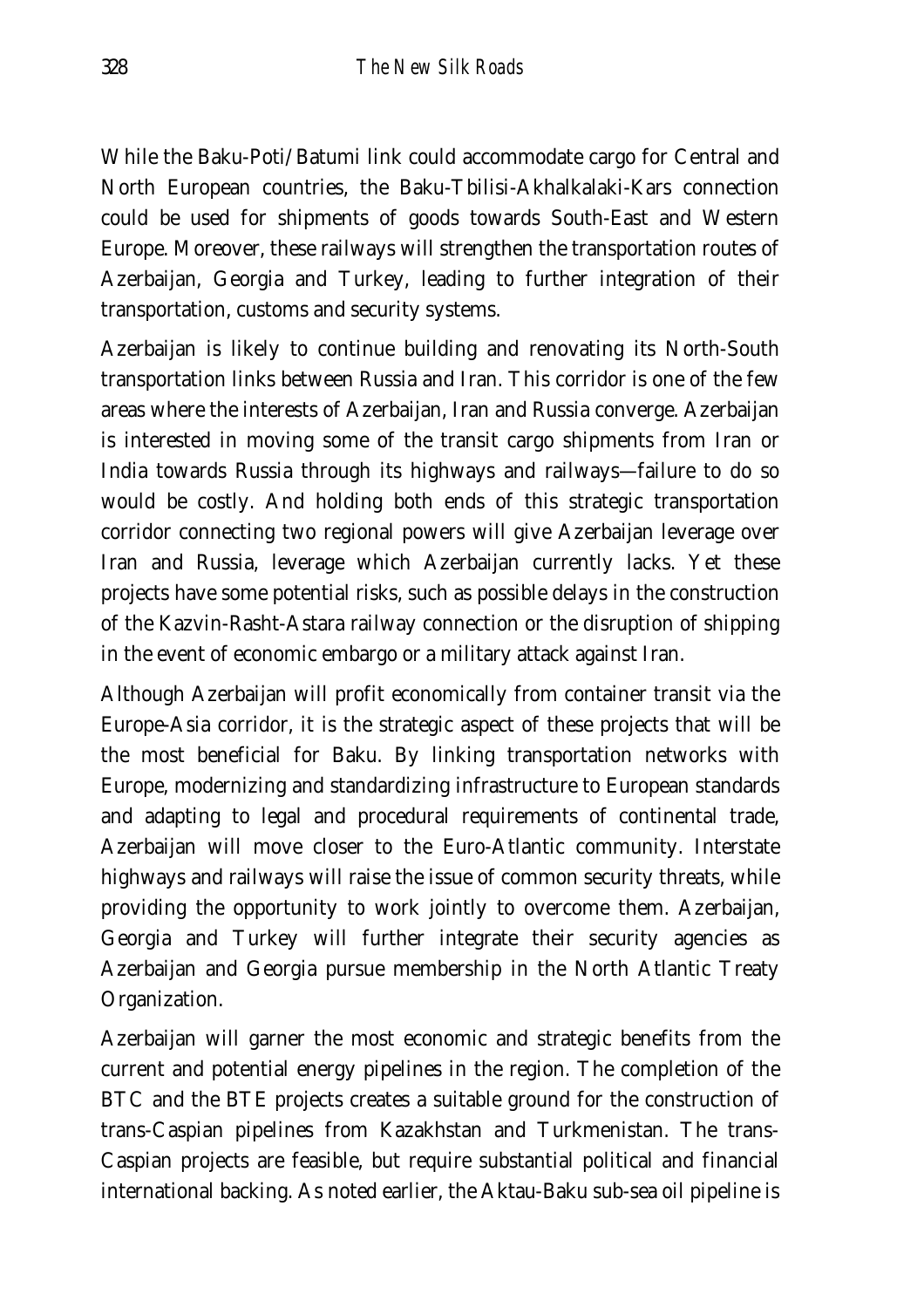likely to be realized after 2010, when the production from the Kashagan field exceeds 20 million bpd and Azerbaijan's oil production will be peaking. This pipeline will resolve the full capacity utilization problem for the BTC in the long run and guarantee the westward flow of Caspian oil. Similar to the BTC pipeline, construction of the trans-Caspian pipelines will stipulate further security cooperation between Azerbaijan and Kazakhstan. Both states are involved in the U.S.-sponsored Caspian Guard initiative, which will likely lay the foundation for future pipeline security structures.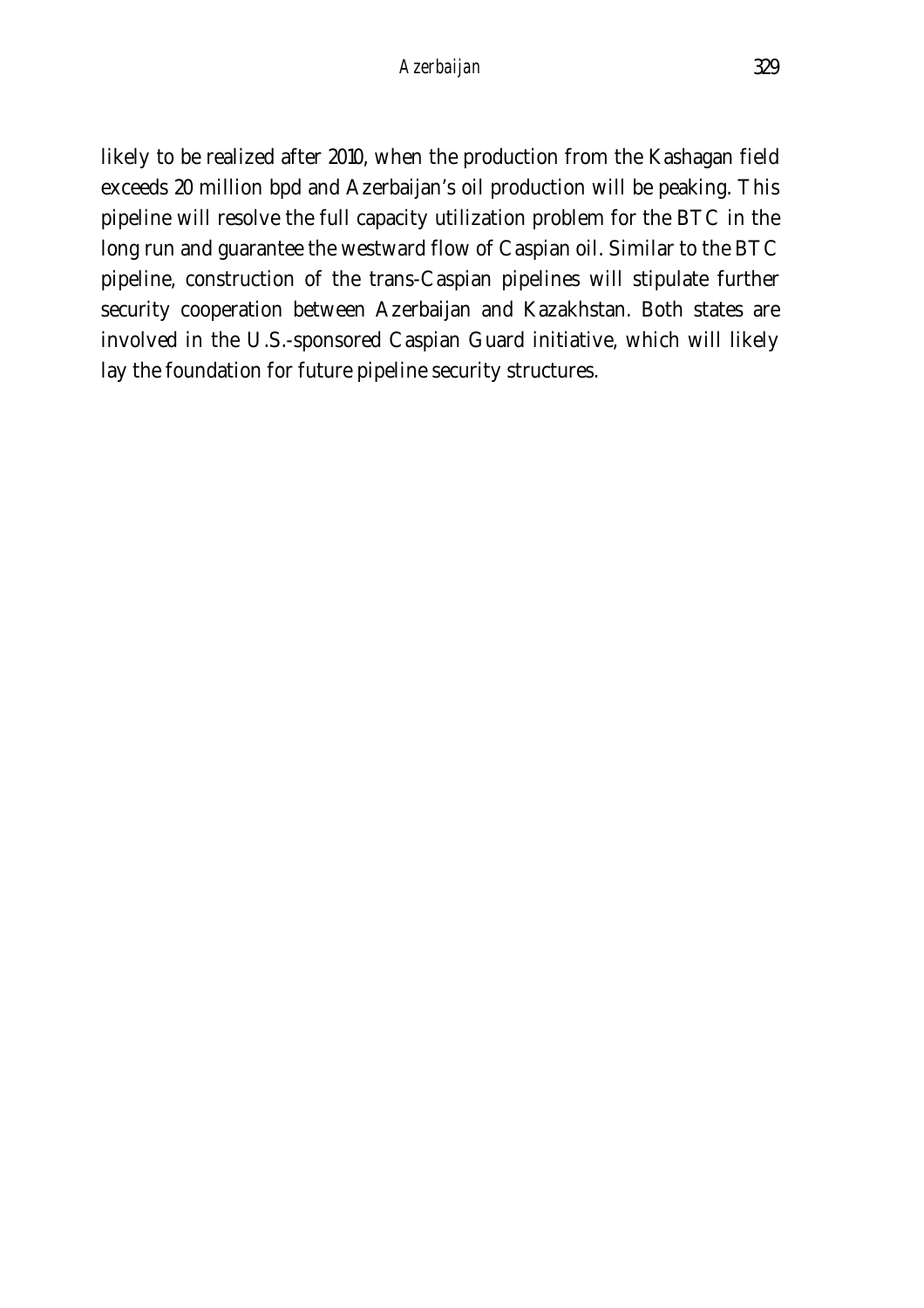### APPENDIX -1

#### Potential volume of container trade in the East-West direction

|      | Year   Total Volume of Trade,<br>mln/ton | <b>Export of European countries</b><br>into Asia, mln/ton | <b>Export of Asian countries into</b><br>Europe, mln/ton |
|------|------------------------------------------|-----------------------------------------------------------|----------------------------------------------------------|
| 2002 | 8,5                                      | 4,3                                                       | 4,2                                                      |
| 2010 | 13,9                                     | 6,5                                                       | 7,4                                                      |
| 2015 | 17,9                                     | 8,0                                                       | 9,9                                                      |

# Potential volume of container trade in the North-South direction

|      | Year   Total Volume of Trade,  <br>mln/ton | <b>Export of European countries</b><br>into Asia, mln/ton | <b>Export of Asian countries into</b><br>Europe, min/ton |
|------|--------------------------------------------|-----------------------------------------------------------|----------------------------------------------------------|
| 2002 | 3,5                                        | 2,4                                                       | 1,2                                                      |
| 2010 | 5,7                                        | 4,0                                                       | 1,7                                                      |
| 2015 | 7,3                                        | 5,2                                                       | 2,1                                                      |

Source: http://www.eatu.ru

#### APPENDIX – 2:

Alternative Transport Routes from Istanbul (Turkey) to Dostik (Kazakhstan), a city near Kazakhstan-China Border

| <b>Route Name</b>                                                                        | Distance/km |  |  |
|------------------------------------------------------------------------------------------|-------------|--|--|
| Istanbul-Kars-Akhalkalaki-Tbilisi-Baku-Caspian Sea (ferry)-                              | 6873        |  |  |
| Turkmenbashi-Ashgabat-Tashkent-Almaty-Dostik                                             |             |  |  |
| Istanbul-Kars-Akhalkalaki-Tbilisi-Baku-Caspian Sea (ferry)-Aktau-                        | 7089        |  |  |
| Kandagach-Orsk-Akmola-Dostik                                                             |             |  |  |
| Istanbul-Kars-Dogukapi-Masis-Yervan-Barkhundarli-Baku-Caspian Sea                        | 6913        |  |  |
| (ferry)-Turkmenbashi-Ashgabat-Tashkent-Almaty-Dostik *                                   |             |  |  |
| Istanbul-Kars-Dogukapi-Masis-Nakhchivan-Julfa-Baku- Caspian Sea                          | 6936        |  |  |
| (ferry)-Turkmenbashi-Ashgabat-Tashkent-Almaty-Dostik *                                   |             |  |  |
| Istanbul-Van Lake (ferry)-Kapikoy-Tehran-Mashad-Sarakhs-Tashkent-                        | 7286        |  |  |
| <b>Almaty-Dostik</b>                                                                     |             |  |  |
| Istanbul-Van Lake (by rail)-Kapikoy-Tehran-Mashad-Sarakhs-Tashkent-                      | 7545        |  |  |
| Almaty-Dostik **                                                                         |             |  |  |
| * This route cannot be currently used as they pass through Armenia and Armenian occupied |             |  |  |
| territories of Azerbaijan. Armenia and Azerbaijan do not have communications due to the  |             |  |  |
| Karabakh conflict.                                                                       |             |  |  |

\*\* This route requires the construction of 259 km-long railway to the north of Van Lake.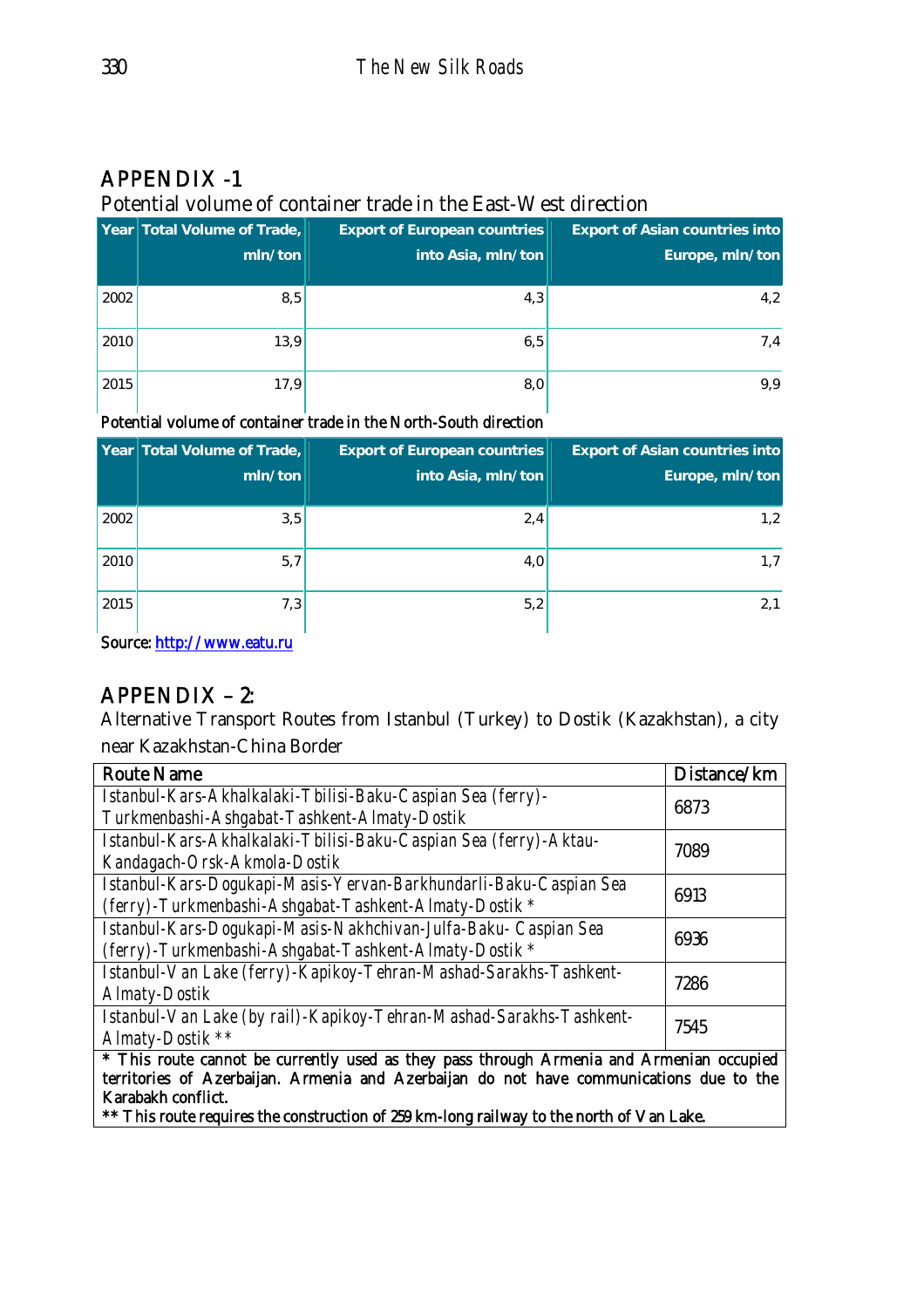#### APPENDIX – 3 - MAPS



Source: UN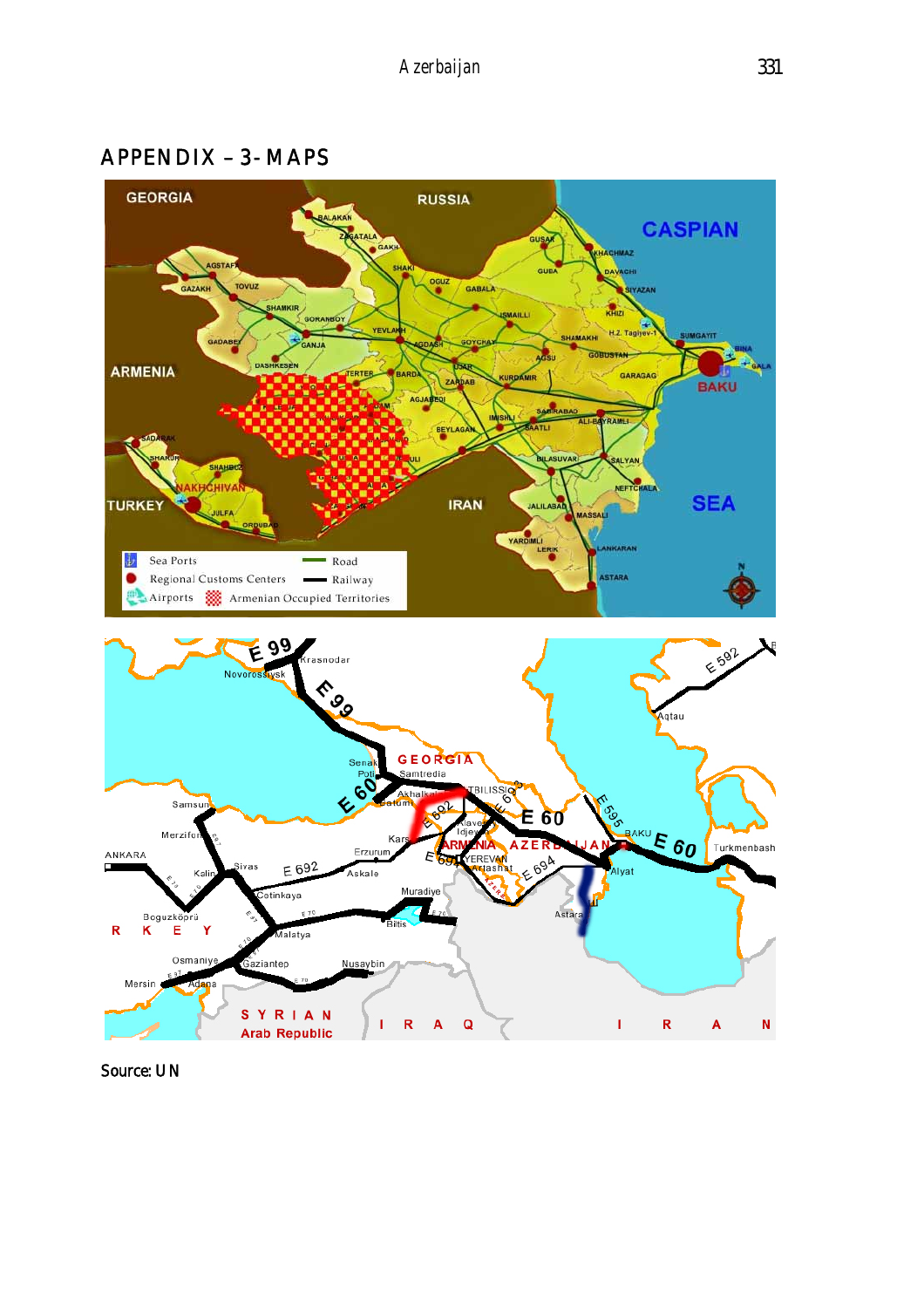#### APPENDIX – 4 – Tariffs in Azerbaijan

Source: The following data is from "Azerbaijan Transport Sector, Sector Development, Review and Update" for the year 2003. Available online at http://www.worldbank.org

#### Regular Tariffs

#### CASPIAN SEA

#### I. Ferry transit

| Baku - Aktau                  |                   |
|-------------------------------|-------------------|
| Per line meter of loaded car  | <i>S35.0</i>      |
| Per line meter of empty car   | \$30.0            |
| Baku – ur m nbashi            |                   |
| Per line meter of car         | <i>S30.0</i>      |
| II. Transit of oil in tankers |                   |
| Aktau – Baku                  |                   |
| Per 1 ton of oil              | $$6.0 - $6.5$$    |
| Turkmenbashi – Baku           |                   |
| Per 1 ton of oil              | $$7.0 - $7.5$$    |
| Baku – Ports of Iran          |                   |
| Per 1 ton of oil              | $$10.0 - $12.0$$  |
| <b>BLACK SEA</b>              |                   |
| <b>III. Ferry Transit</b>     |                   |
| Konstance (Romania) - Batumi  |                   |
| Per 1 line meter of car       | $$36.5 - $44.0$$  |
| Konstance – Derinje (Turkey)  |                   |
| Per 1 line meter of car       | $$18.25 - $22.0$$ |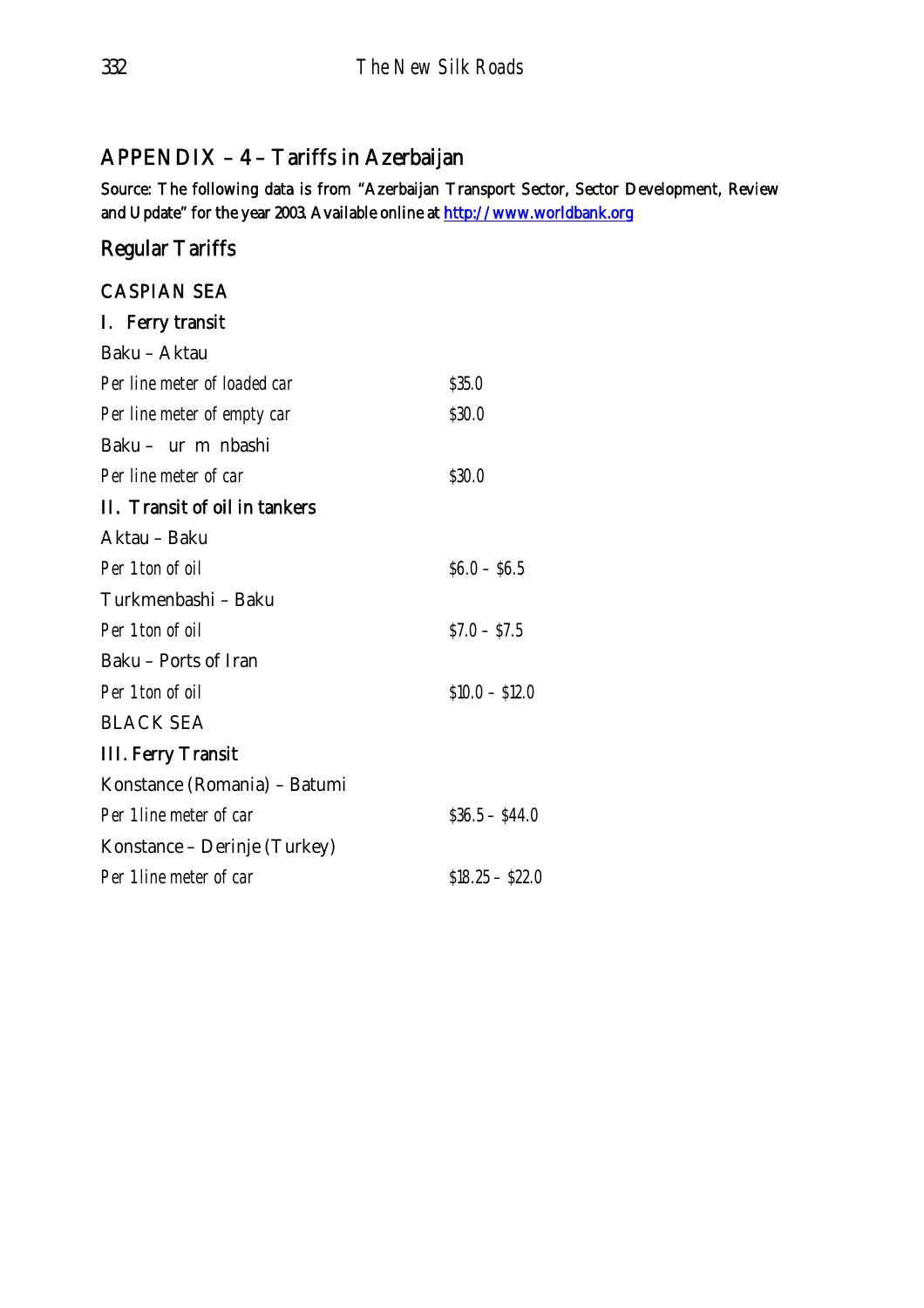Special Rates (with 50% discount in accordance with MMA) on Transit through Railways of Azerbaijan and Georgia of Oil, Oil Products and General Cargo For 2004 (in US Dollars per 1 ton)

#### Through Georgia

|                               | <b>Dil</b> | <b>Oil Products</b> | Gen. Cargo |
|-------------------------------|------------|---------------------|------------|
| Ghardhabani – Batumi (342 km) | 6.0        | 8.0                 |            |
| Poti – Ghardhabani (360 km)   |            |                     | 8.64       |

### Through Azerbaijan

|                                            | Oil | <b>Oil Products</b> | Gen. Cargo |
|--------------------------------------------|-----|---------------------|------------|
| Baku-dock-Georgian border(503   5.5<br>km) |     | 6.78                | 9.8        |

## Special Rates on Transit of 20 ton Containers (in US Dollars per 1 Container)

*Through Georgia* 

Poti – Ghardhabani (360 km ) 100.0

*Through Azerbaijan* 

Baku-dock – B/Kesik (503km) 213.0

Tariffs for Permits on International Transit through the Territory of Azerbaijan Republic by Foreign Road Transport Carriers

| Entry to country or transit                                        | Amount of duty (in US dollars) |
|--------------------------------------------------------------------|--------------------------------|
| By auto carriers from countries having the<br>bilateral Agreement  | 100.0                          |
| By auto carriers from countries lacking<br>the bilateral Agreement | 150.0                          |
| Return shipment from Azerbaijan                                    | 100.0                          |
| Transit to/from third countries (one way)                          | 600.0                          |
| Entry without car                                                  | 350.0                          |